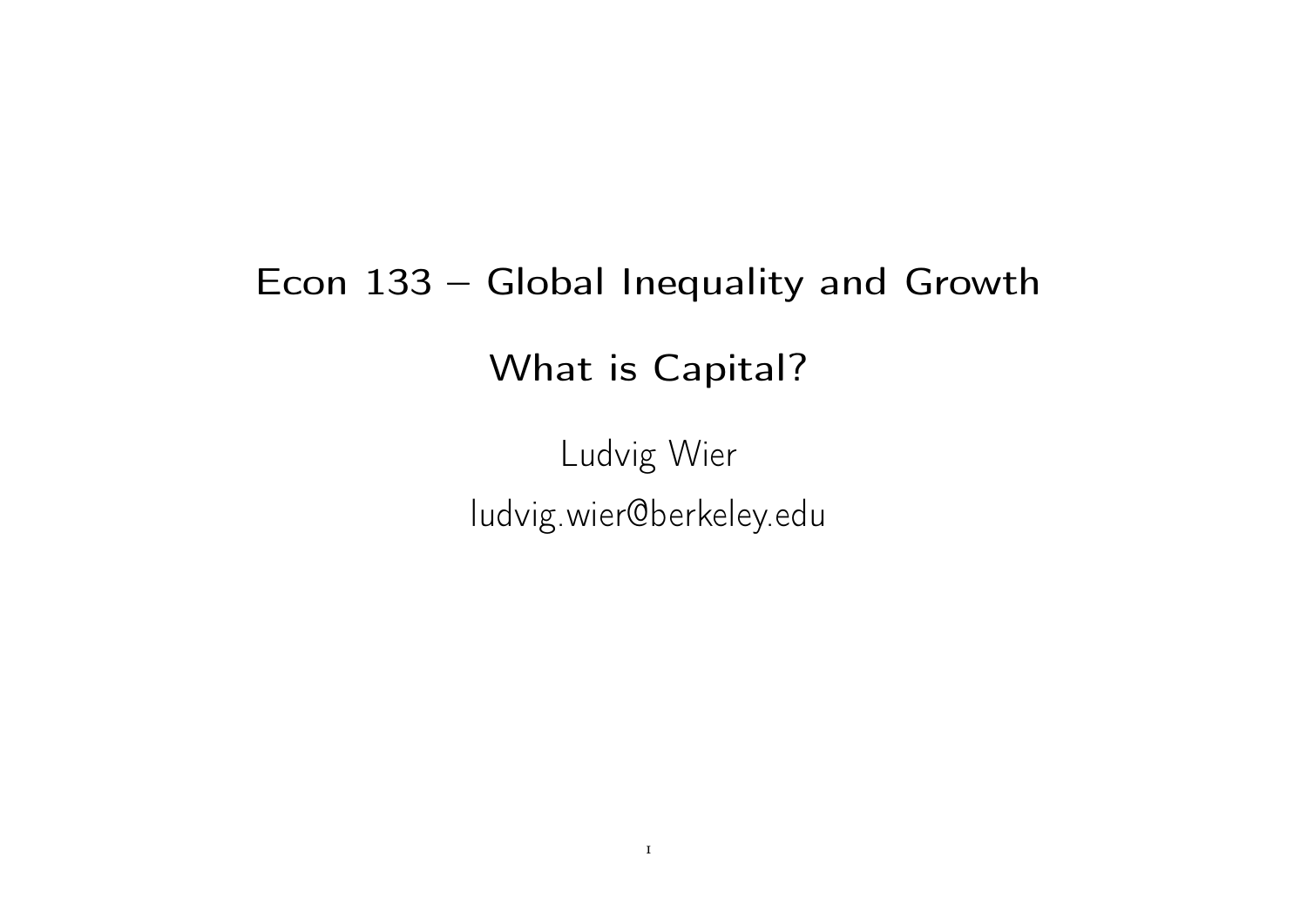#### Roadmap

- 1. Capital and wealth: definitions
- 2. The wealth/income ratio in the long-run
- 3. The link between capital income and wealth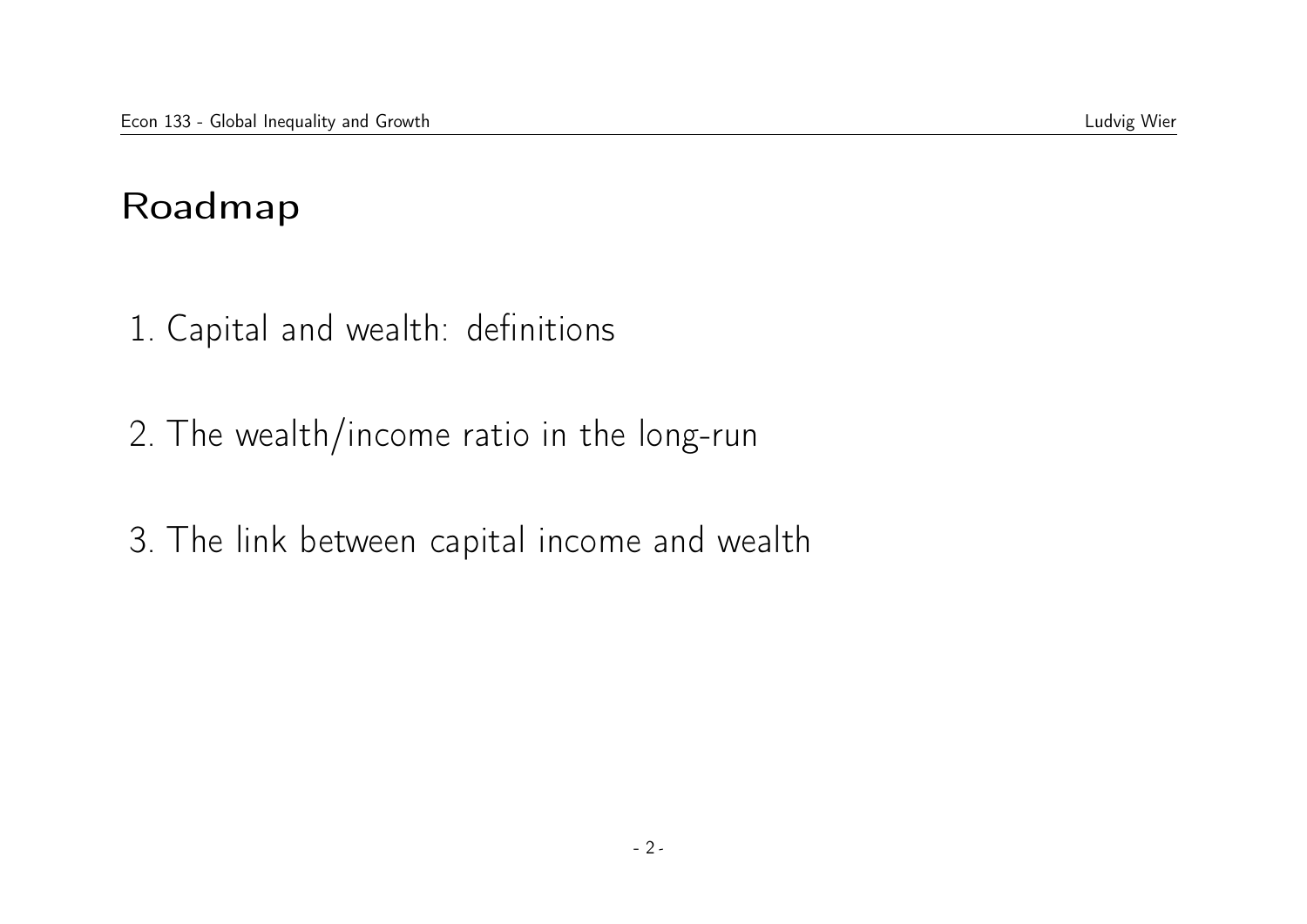#### What is wealth?

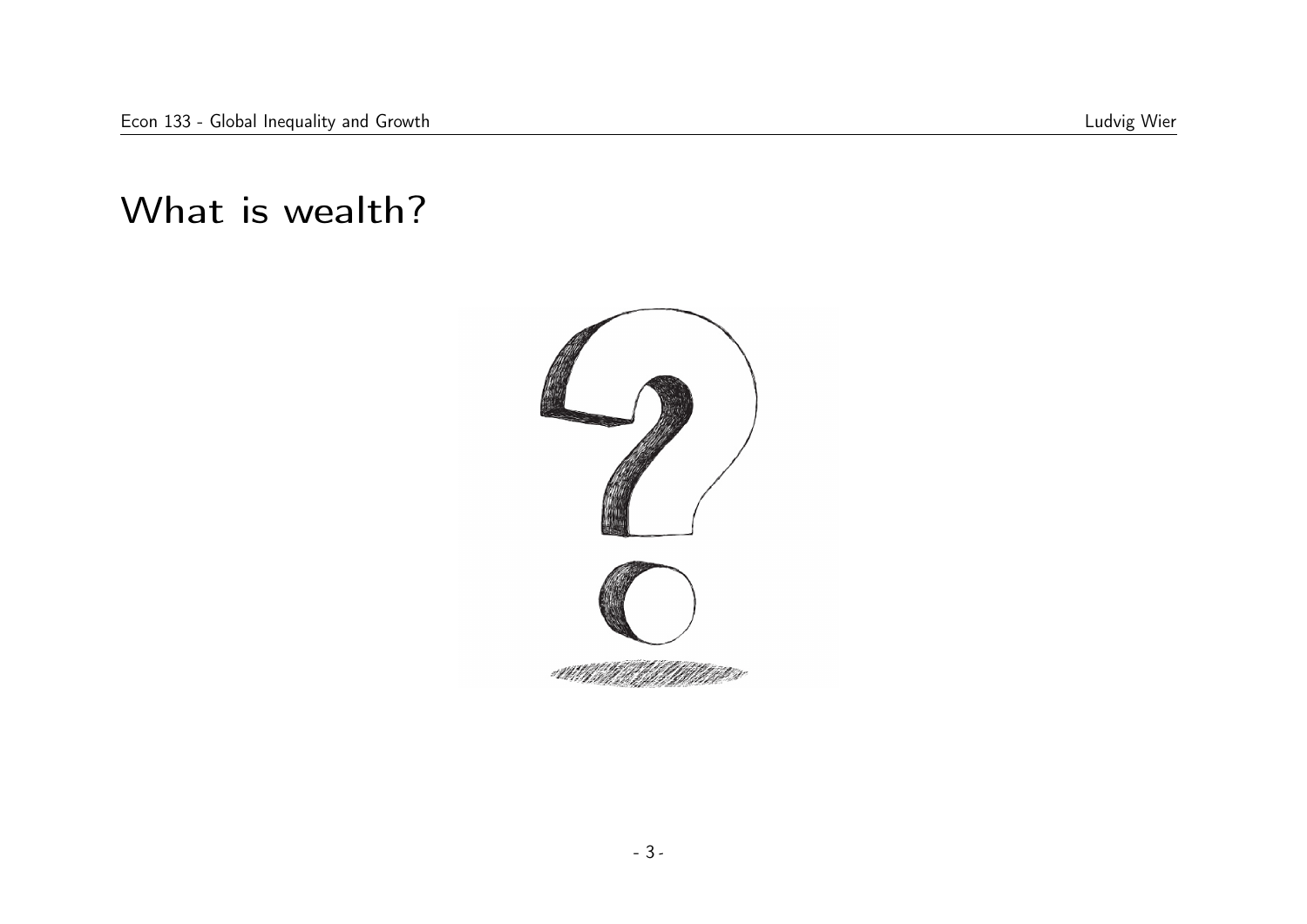#### What drives wealth?

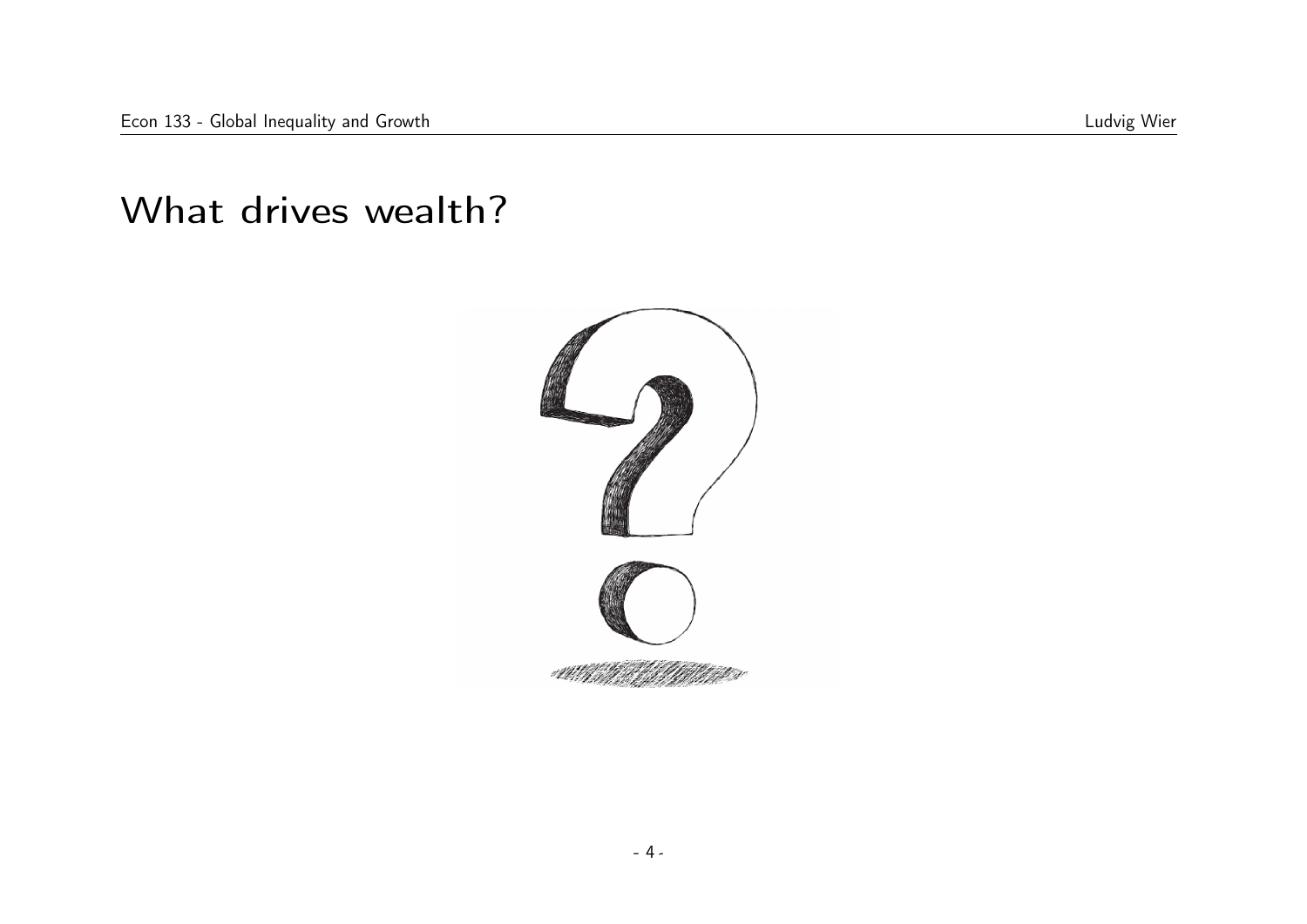#### Why do we care about wealth and capital?

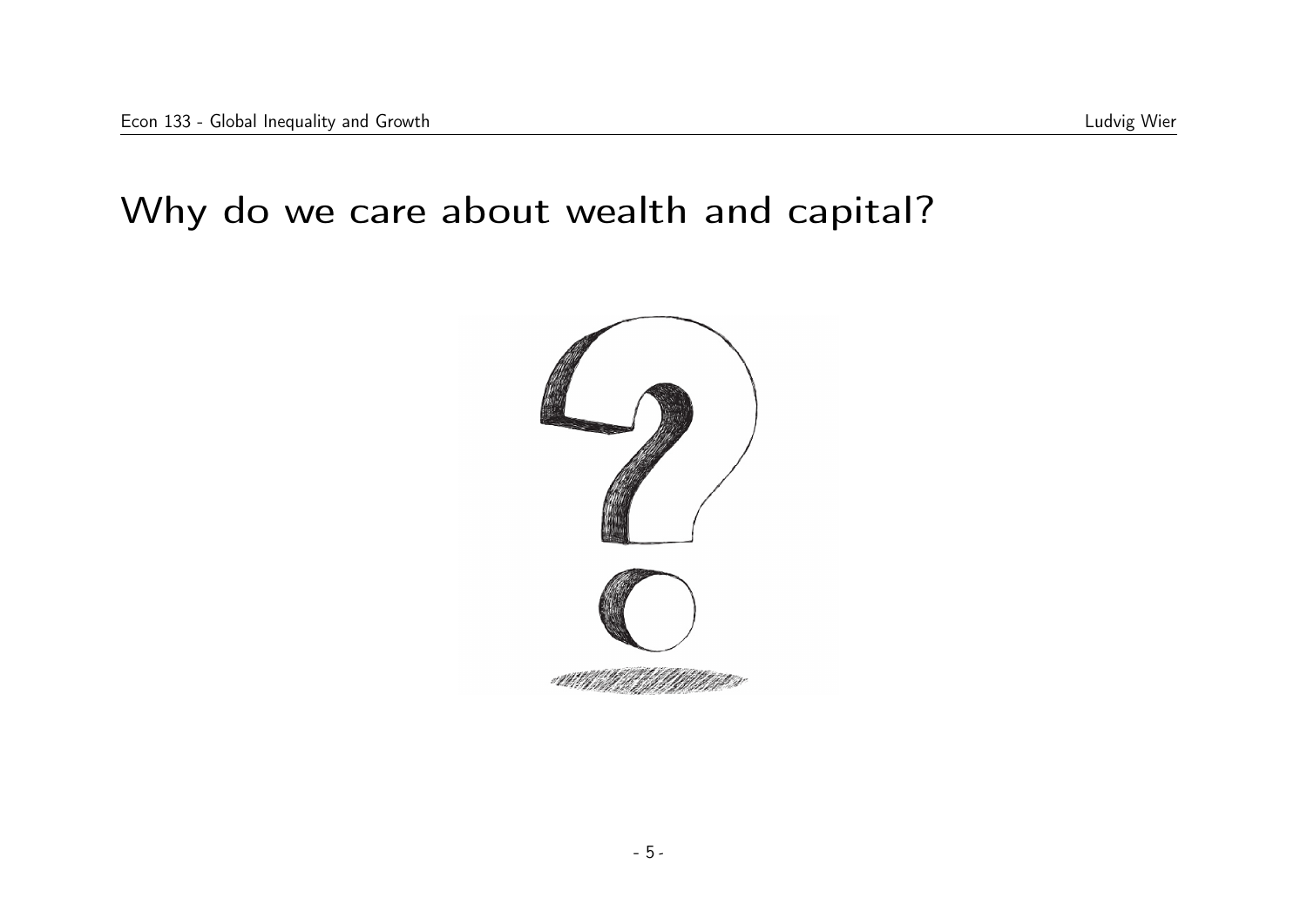### Why do we care about wealth and capital?

Wealth is not interesting in isolation - but paramount to understand:

- The relative importance capital and labor
- The importance of wealth inequality
- The importance of wealth inequality for income inequality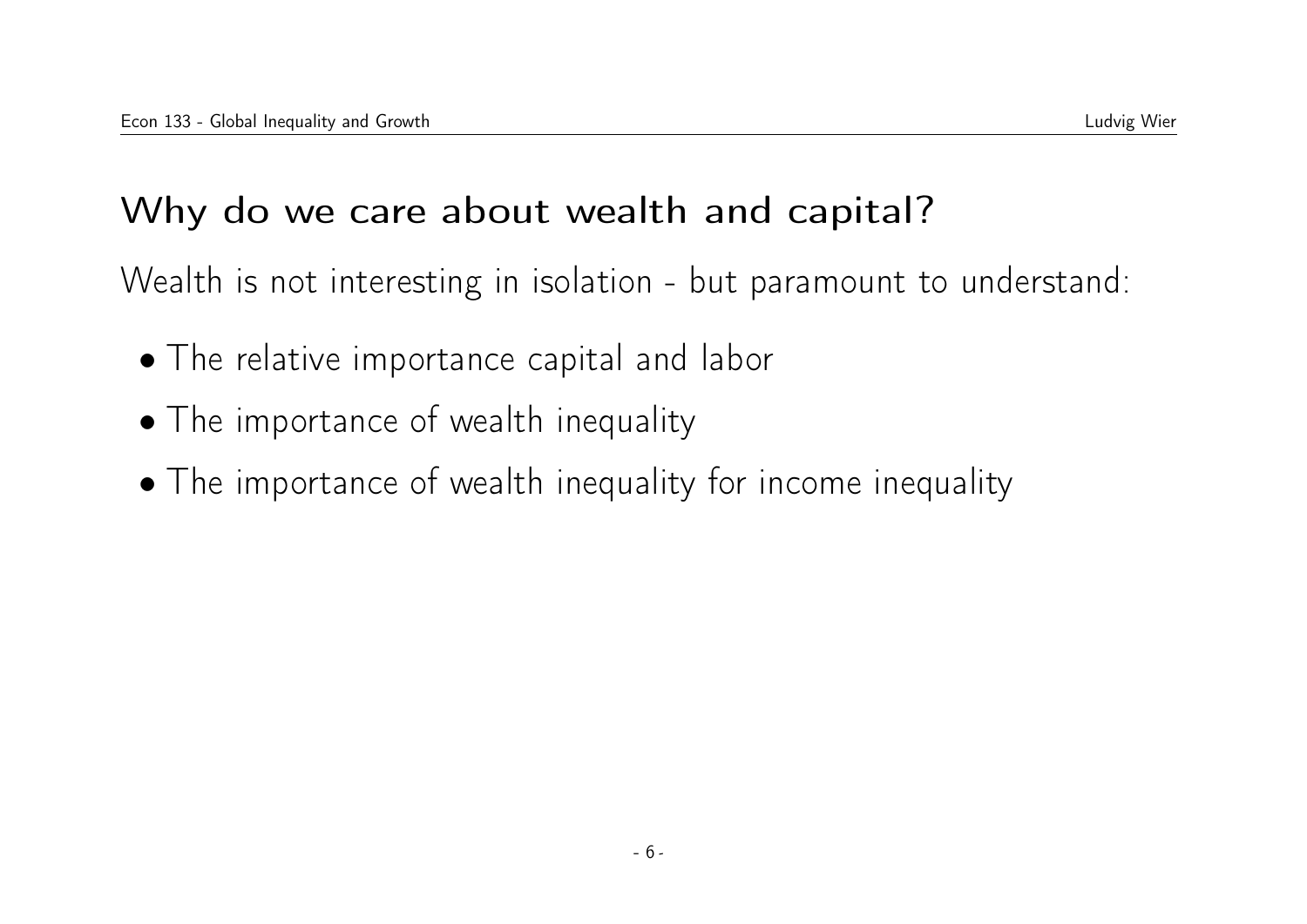#### Why do we care about wealth and capital?

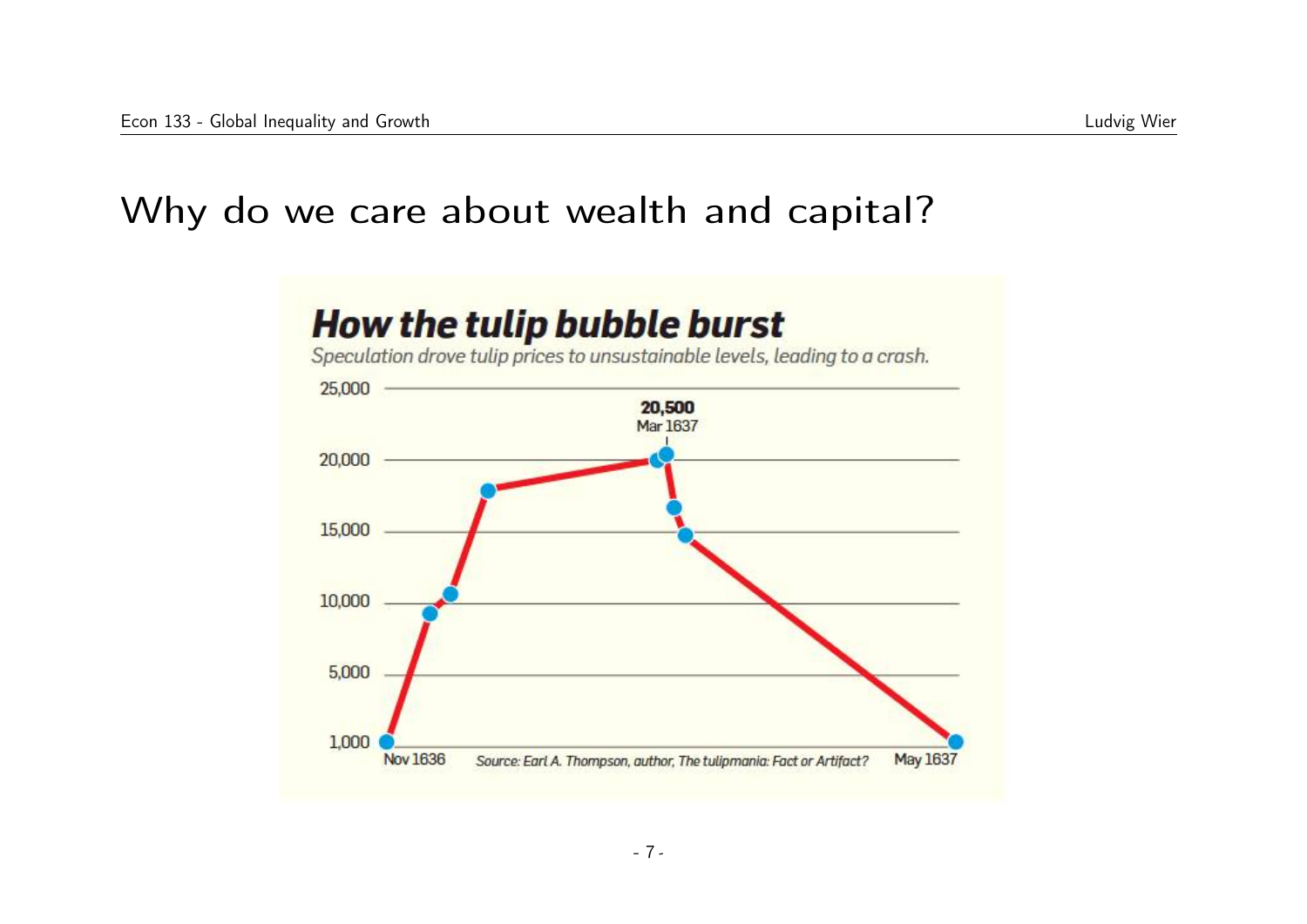1 Capital and wealth: definition

### 1.1 Private wealth

- Private wealth  $W =$  assets liabilities of households
- Assets = all non-financial (housing, land...) and financial assets (equities, bonds, bank deposits...)
- Recorded in national balance sheets at market prices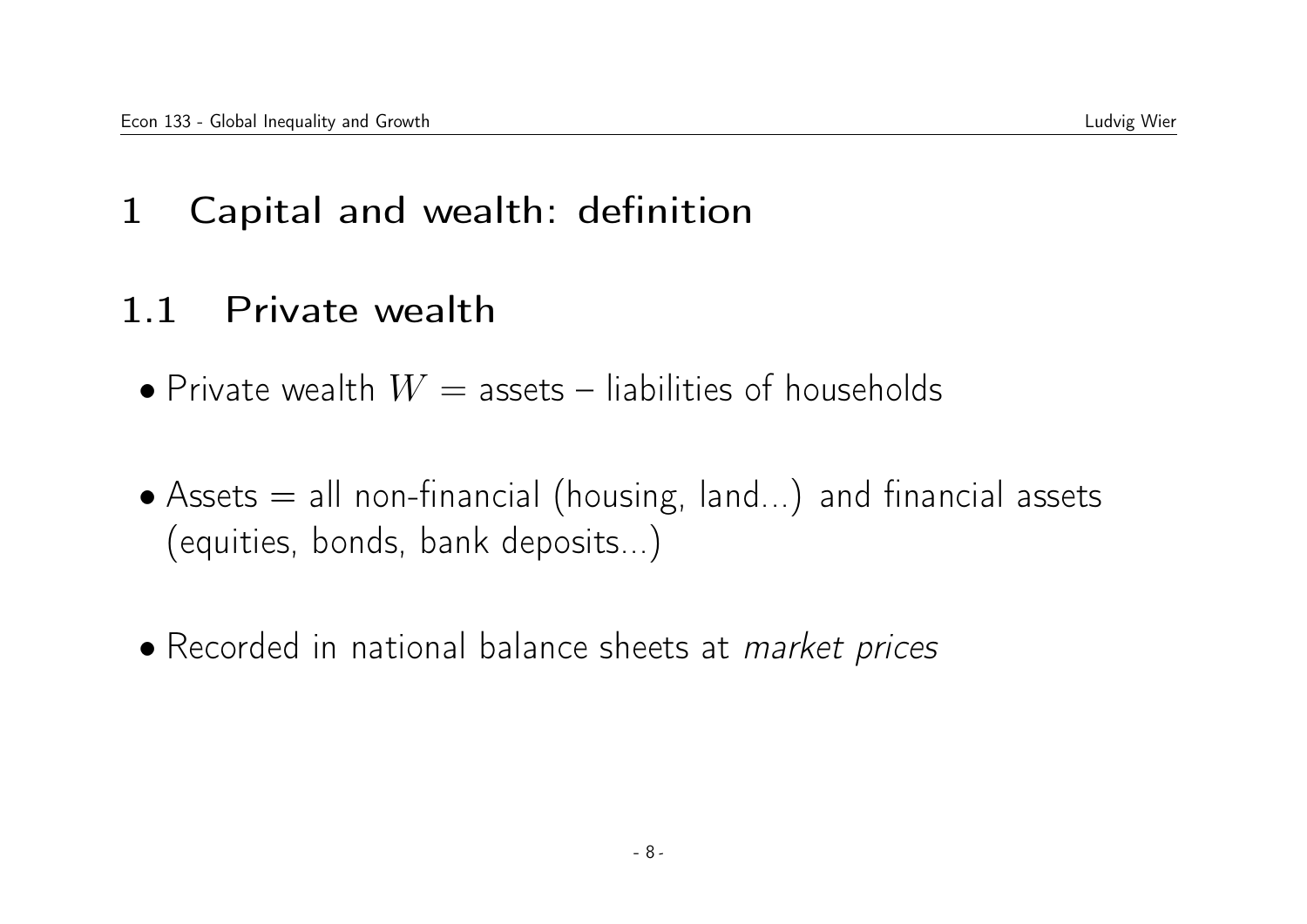#### What determines market prices?

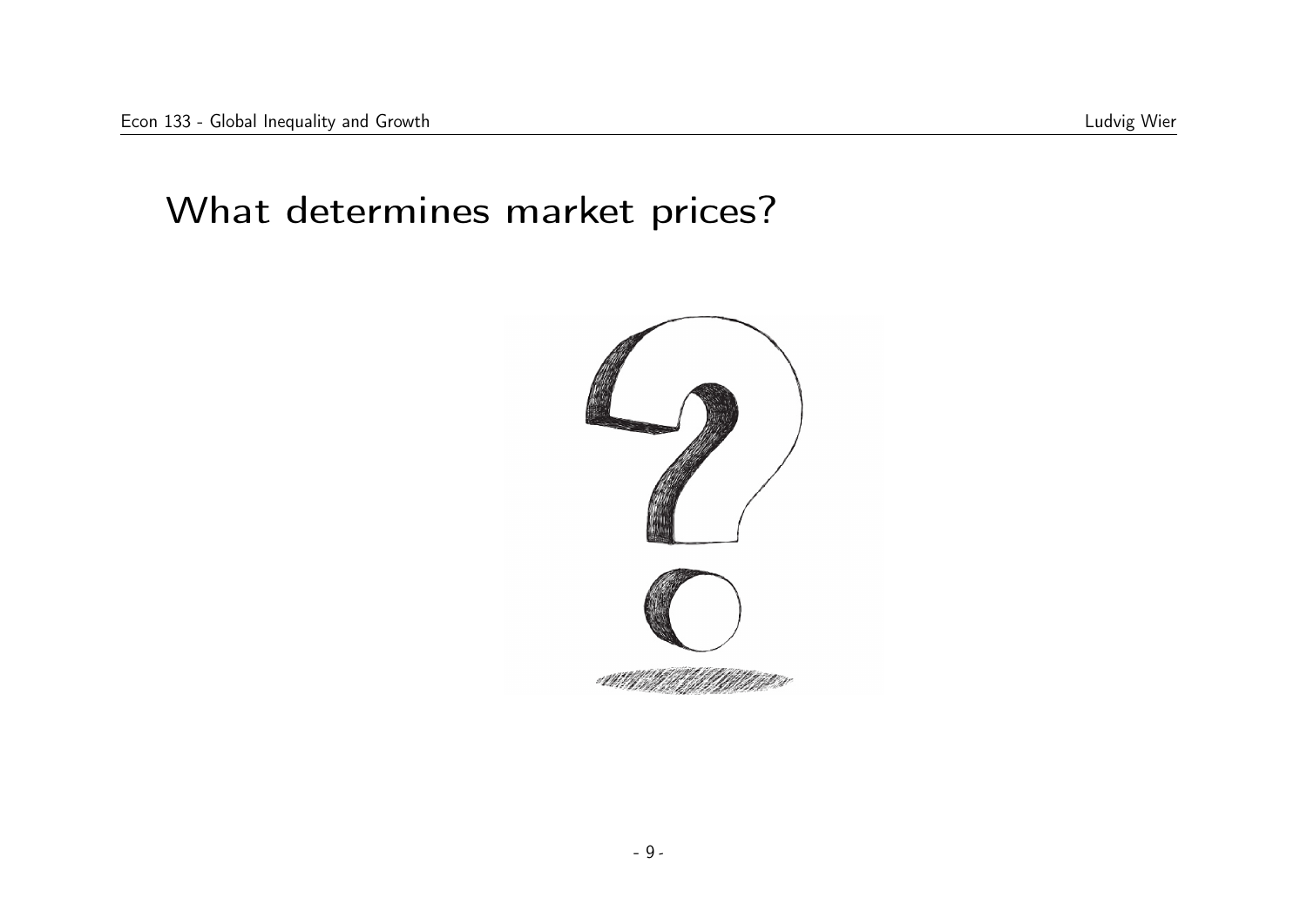### 1.2 Public wealth

- Public wealth  $=$  assets  $-$  liabilities of the government
- $\bullet$  Liabilities = public debt; assets = schools, roads, barracks...

### 1.3 National wealth

• National wealth  $=$  private wealth  $+$  public wealth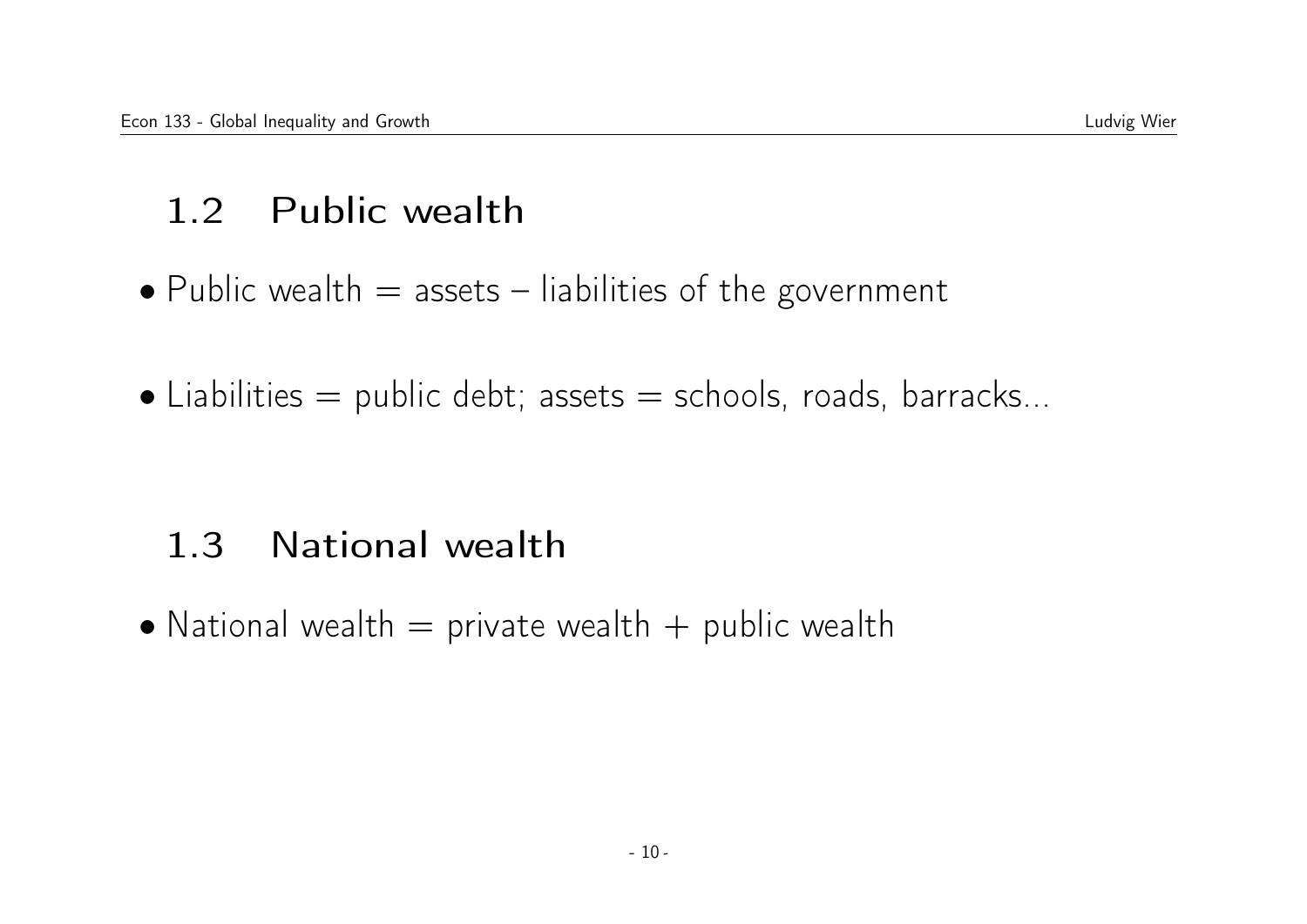National wealth can be decomposed as follows:

- National wealth = domestic capital  $K +$  net foreign assets
- $K =$  domestic capital  $=$  land  $+$  housing  $+$  other domestic capital
- $\bullet$  At world level: wealth  $=$  capital
- Key reference for data on wealth and its composition: World Inequality Database, <http://wid.world>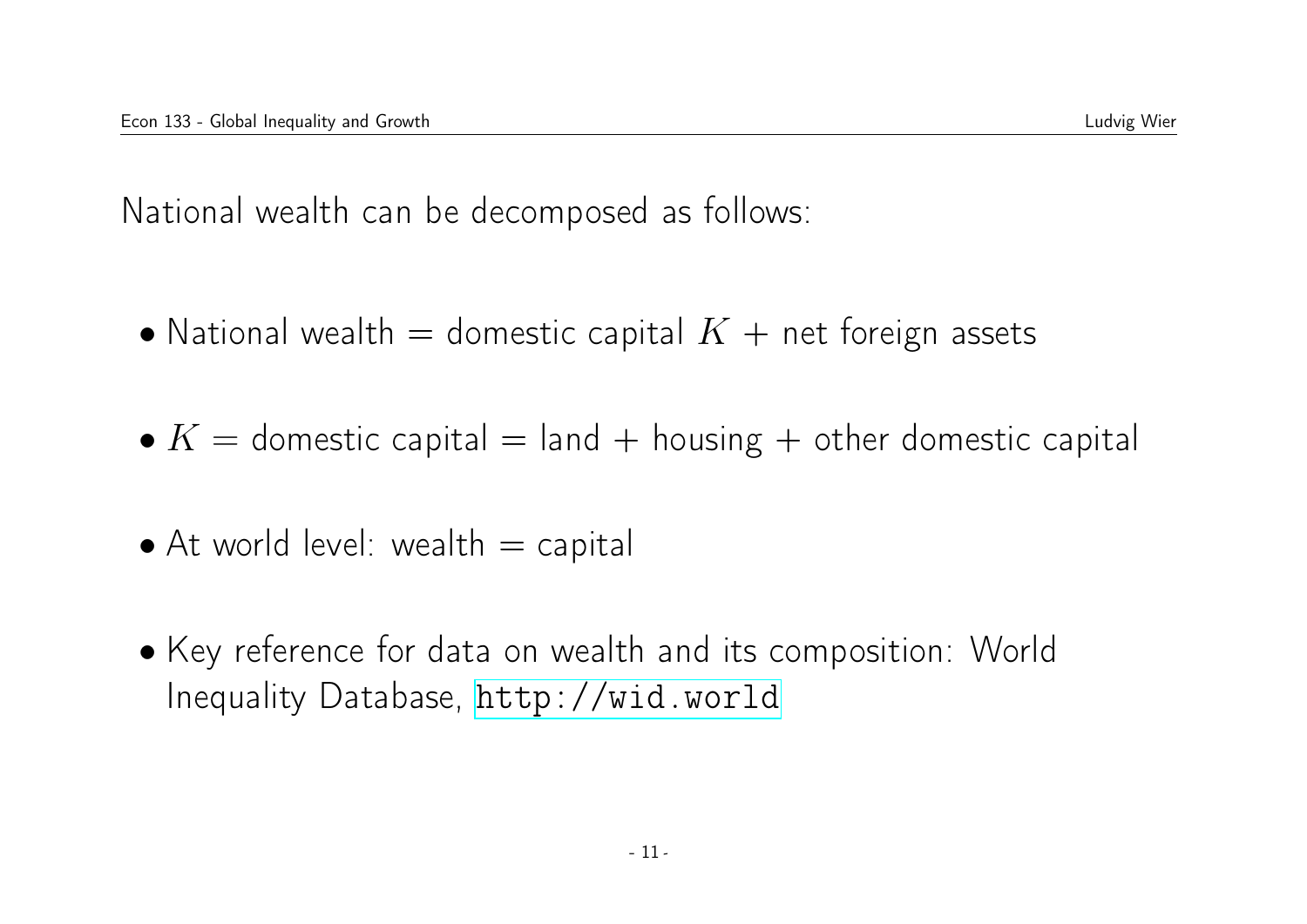### 2 The wealth/income ratio in the long run

Object of interest  $\beta = W/Y$ 

#### 2.1 Data sources

- Long tradition of national wealth estimates in Britain (Petty, King, Giffen) and France (Vauban, Lavoisier, Colson) in 18th-19th cent.
- Not sufficiently precise to study short-run fluctuations; but fine to study broad orders of magnitudes and long-run evolutions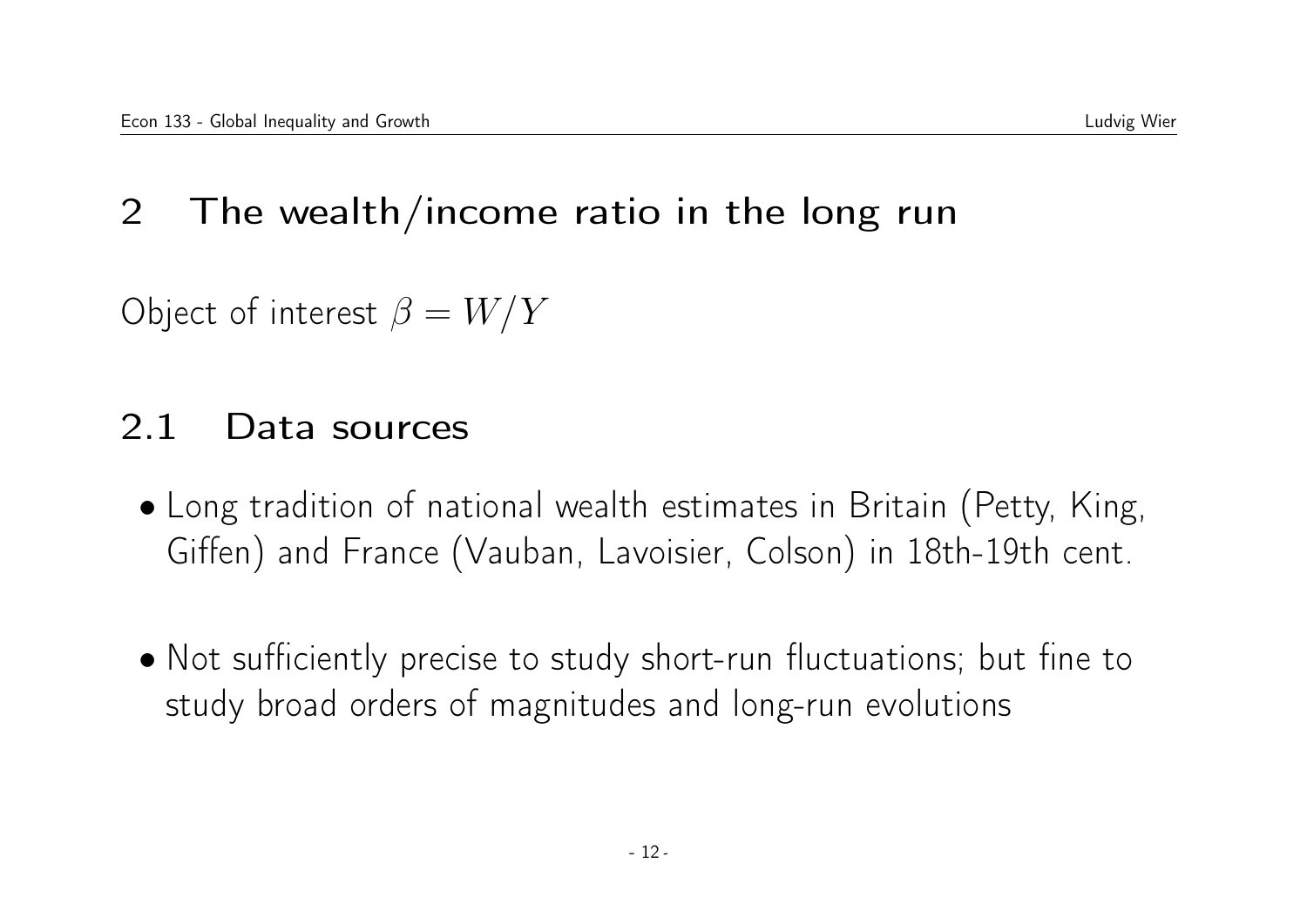



Source: Piketty and Zucman (2014). National wealth = agricultural land + housing + other domestic capital goods + net foreign assets <br>- 13 -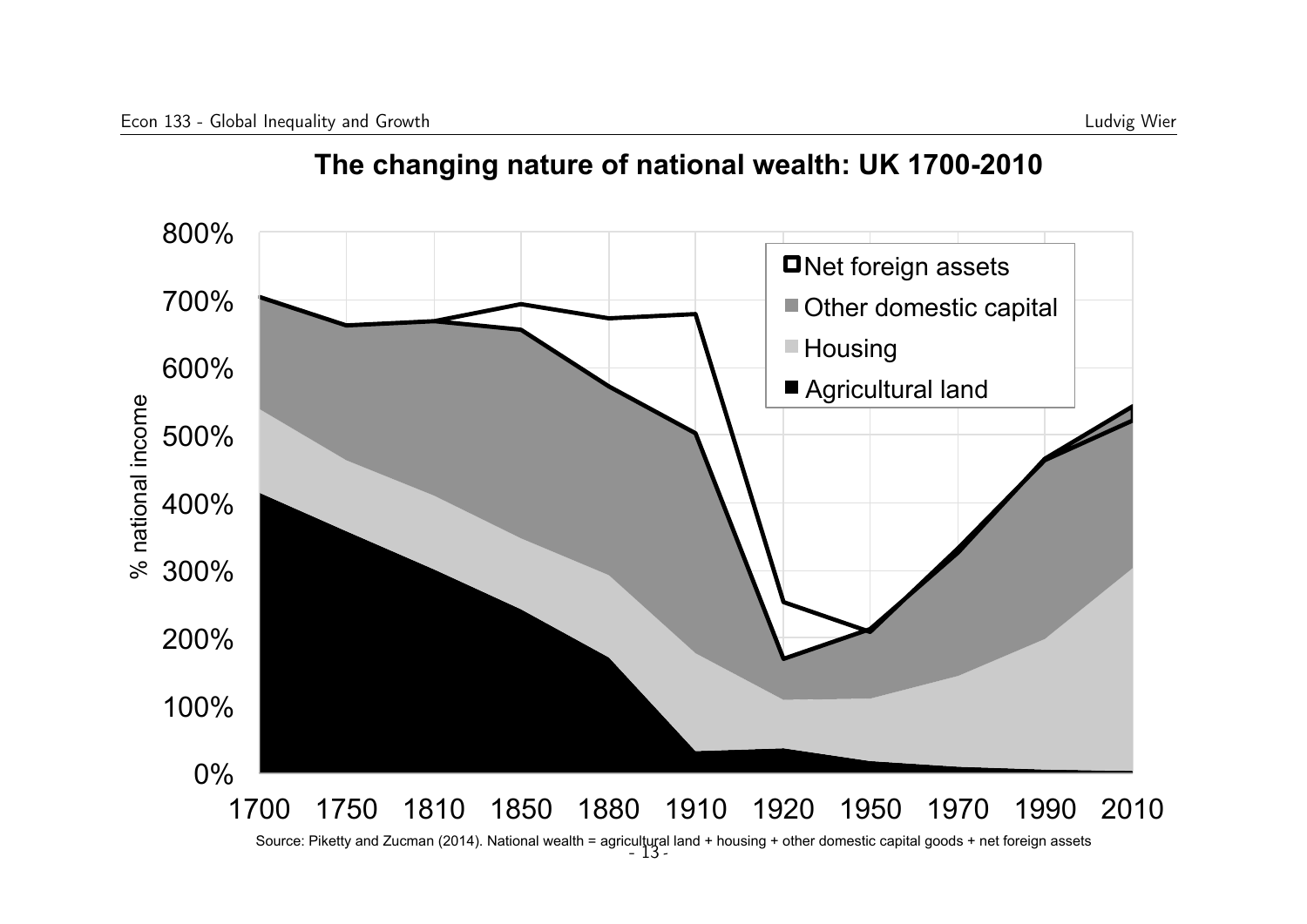

**The changing nature of national wealth: France 1700-2010** 

Source: Piketty and Zucman (2014). National wealth = agricultural land + housing + other domestic capital goods + net foreign assets - 14 -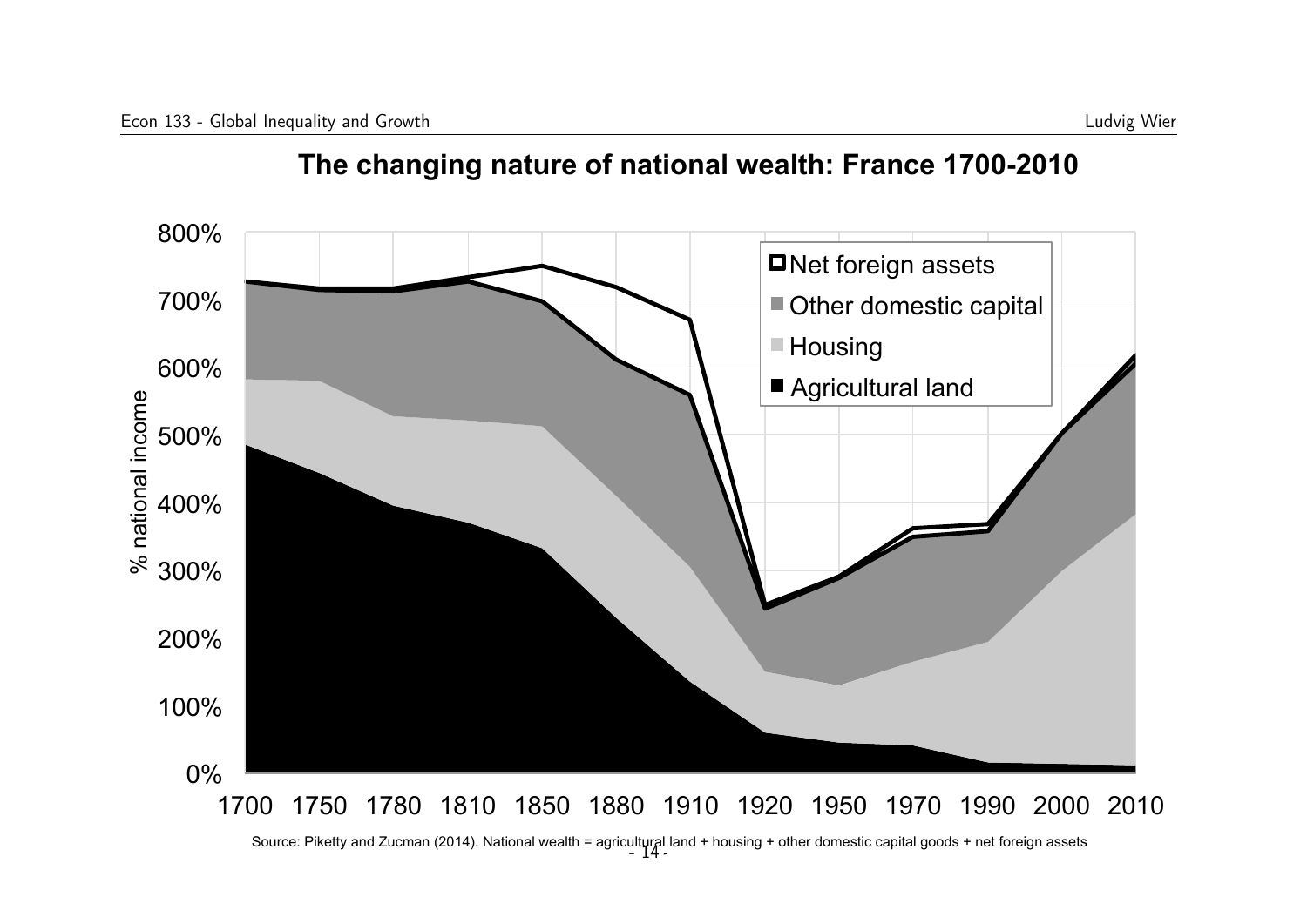#### Why the rapid reduction in wealth from 1910-20?

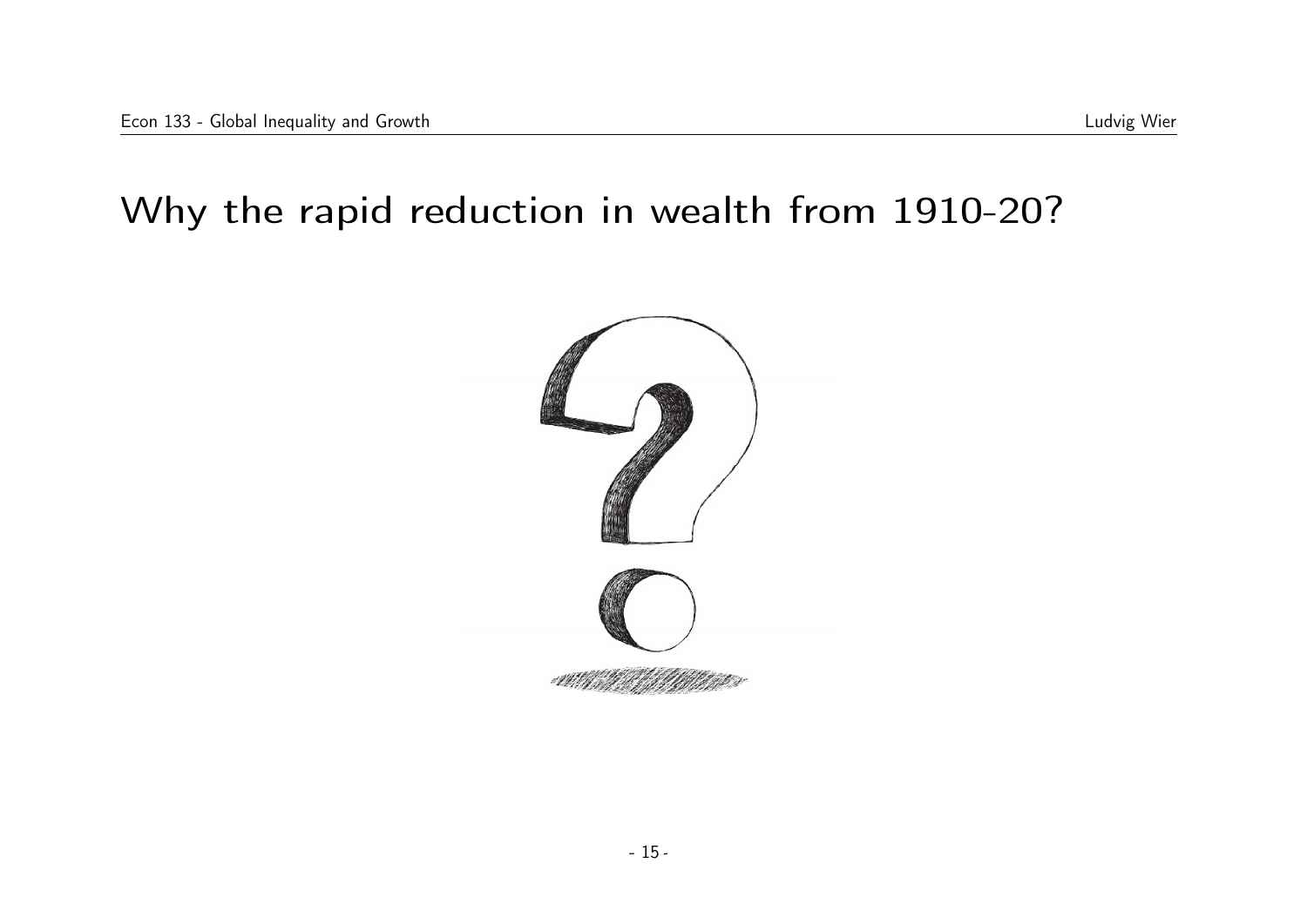### 2.2 The long-run driver of wealth  $=$  savings

Price effects (=capital gains) tend to be insignificant in the long run → savings main driver of wealth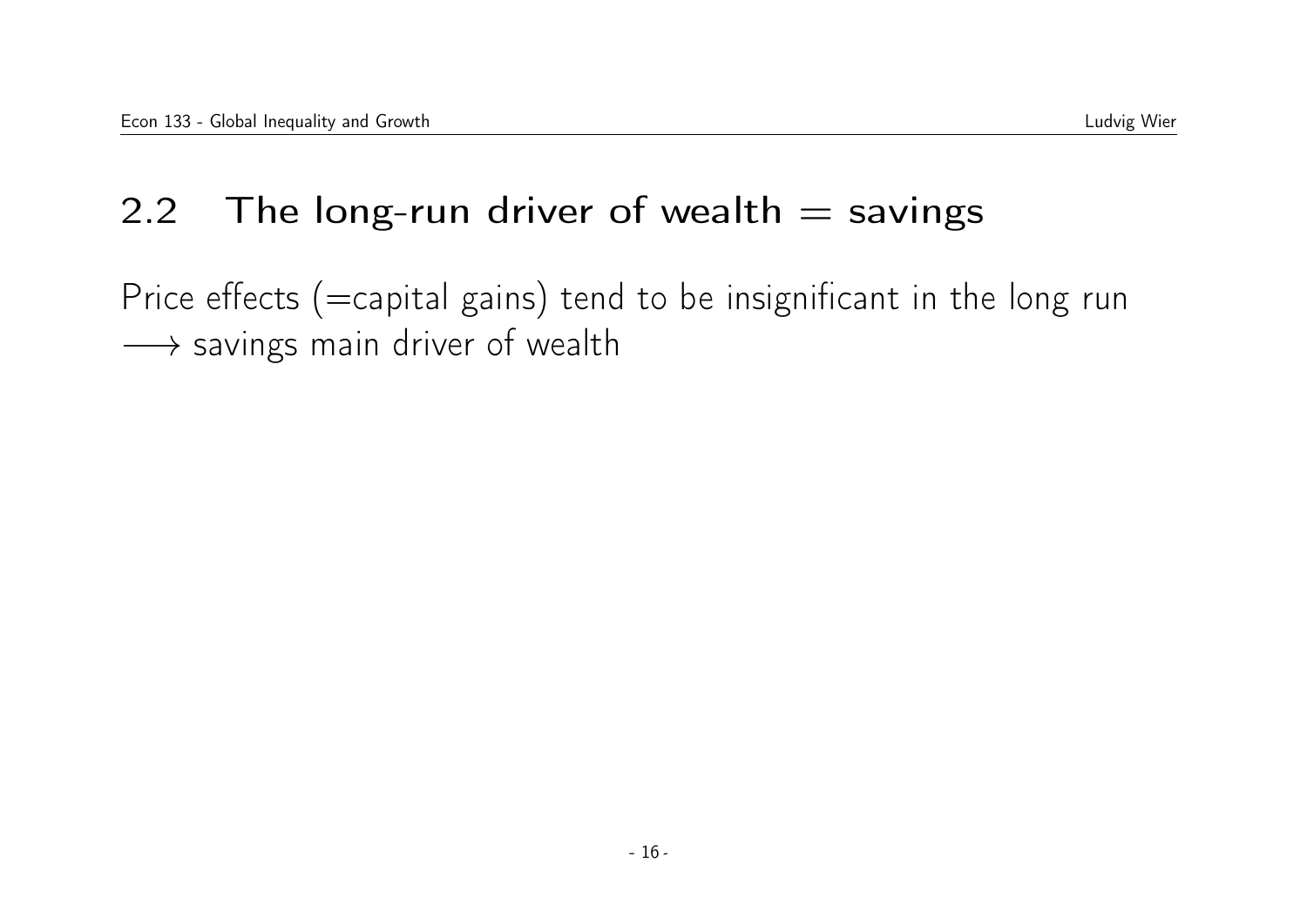| Gross and net saving in rich countries, 1970-2010                                                   |                                                 |                                |                              |  |
|-----------------------------------------------------------------------------------------------------|-------------------------------------------------|--------------------------------|------------------------------|--|
|                                                                                                     | Gross private<br>savings (% national<br>income) | Minus: Capital<br>depreciation | Equal: Net private<br>saving |  |
| U.S.                                                                                                | 18.8%                                           | 11.1%                          | 7.7%                         |  |
| Japan                                                                                               | 33.4%                                           | 18.9%                          | 14.6%                        |  |
| Germany                                                                                             | 28.5%                                           | 16.2%                          | 12.2%                        |  |
| France                                                                                              | 22.0%                                           | 10.9%                          | 11.1%                        |  |
| U.K.                                                                                                | 19.7%                                           | 12.3%                          | 7.3%                         |  |
| Italy                                                                                               | 30.1%                                           | 15.1%                          | 15.0%                        |  |
| Canada                                                                                              | 24.5%                                           | 12.4%                          | 12.1%                        |  |
| Australia                                                                                           | 25.1%                                           | 15.2%                          | 9.9%                         |  |
| A large part of gross saving (generally about half) corresponds to capital depreciation; i.e. it is |                                                 |                                |                              |  |

used solely to repair or replace used capital.

Sources: Piketty and Zucman (2014)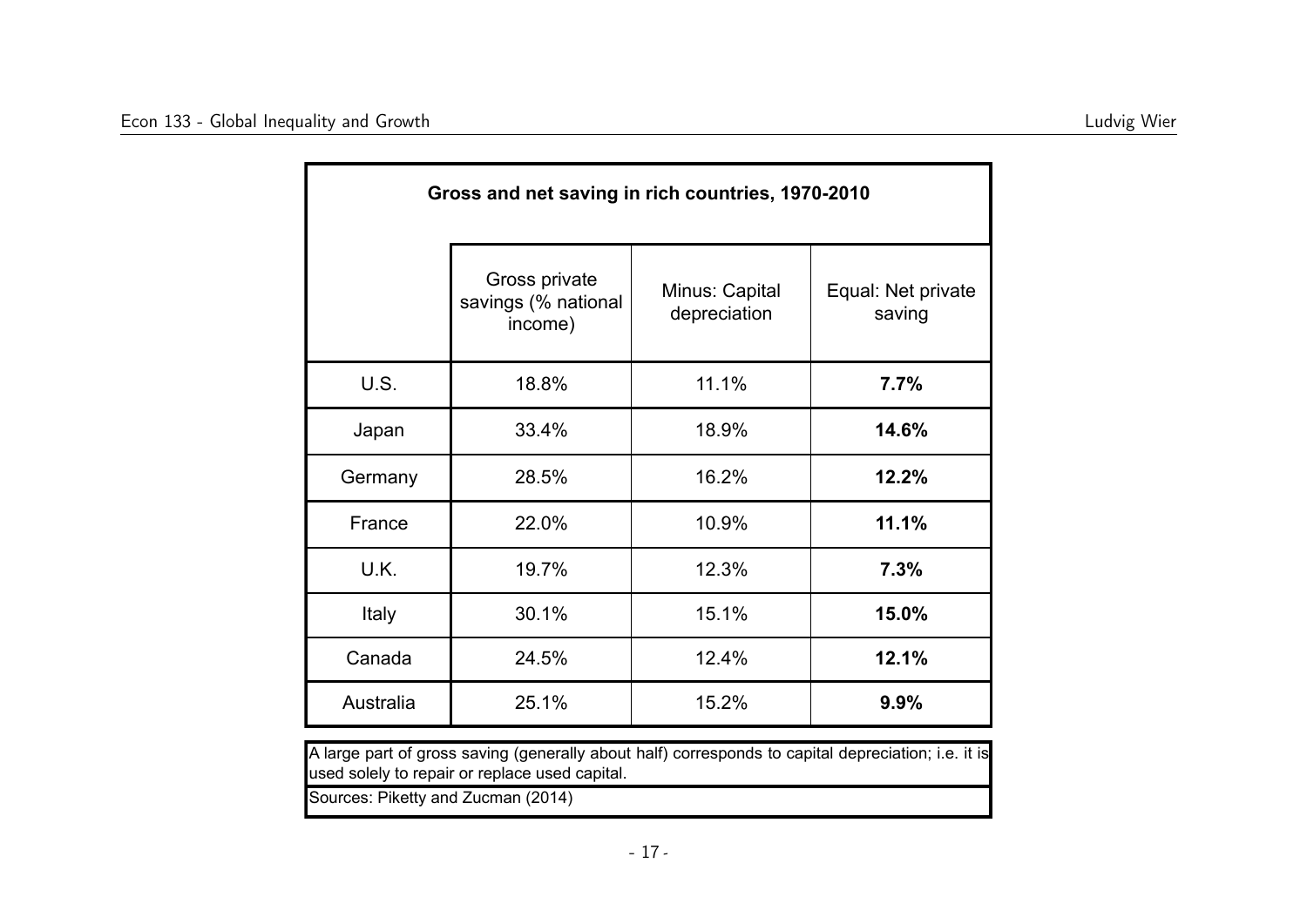| Private and public saving in rich countries, 1970-2010 |                                                                                       |                      |                     |  |
|--------------------------------------------------------|---------------------------------------------------------------------------------------|----------------------|---------------------|--|
|                                                        | National saving<br>(private + public)<br>(net of depreciation)<br>(% national income) | incl. Private saving | incl. Public saving |  |
| U.S.                                                   | 5.2%                                                                                  | 7.6%                 | $-2.4%$             |  |
| Japan                                                  | 14.6%                                                                                 | 14.5%                | 0.1%                |  |
| Germany                                                | 10.2%                                                                                 | 12.2%                | $-2.0%$             |  |
| France                                                 | 9.2%                                                                                  | 11.1%                | $-1.9%$             |  |
| U.K.                                                   | 5.3%                                                                                  | 7.3%                 | $-2.0%$             |  |
| Italy                                                  | 8.5%                                                                                  | 15.0%                | $-6.5%$             |  |
| Canada                                                 | 10.1%                                                                                 | 12.1%                | $-2.0%$             |  |
| Australia                                              | 8.9%                                                                                  | 9.8%                 | $-0.9%$             |  |

A large part (variable across countries) of private saving is absorved by public deficits, so that national saving (private + public) is less than private saving.

Sources: Piketty and Zucman (2014)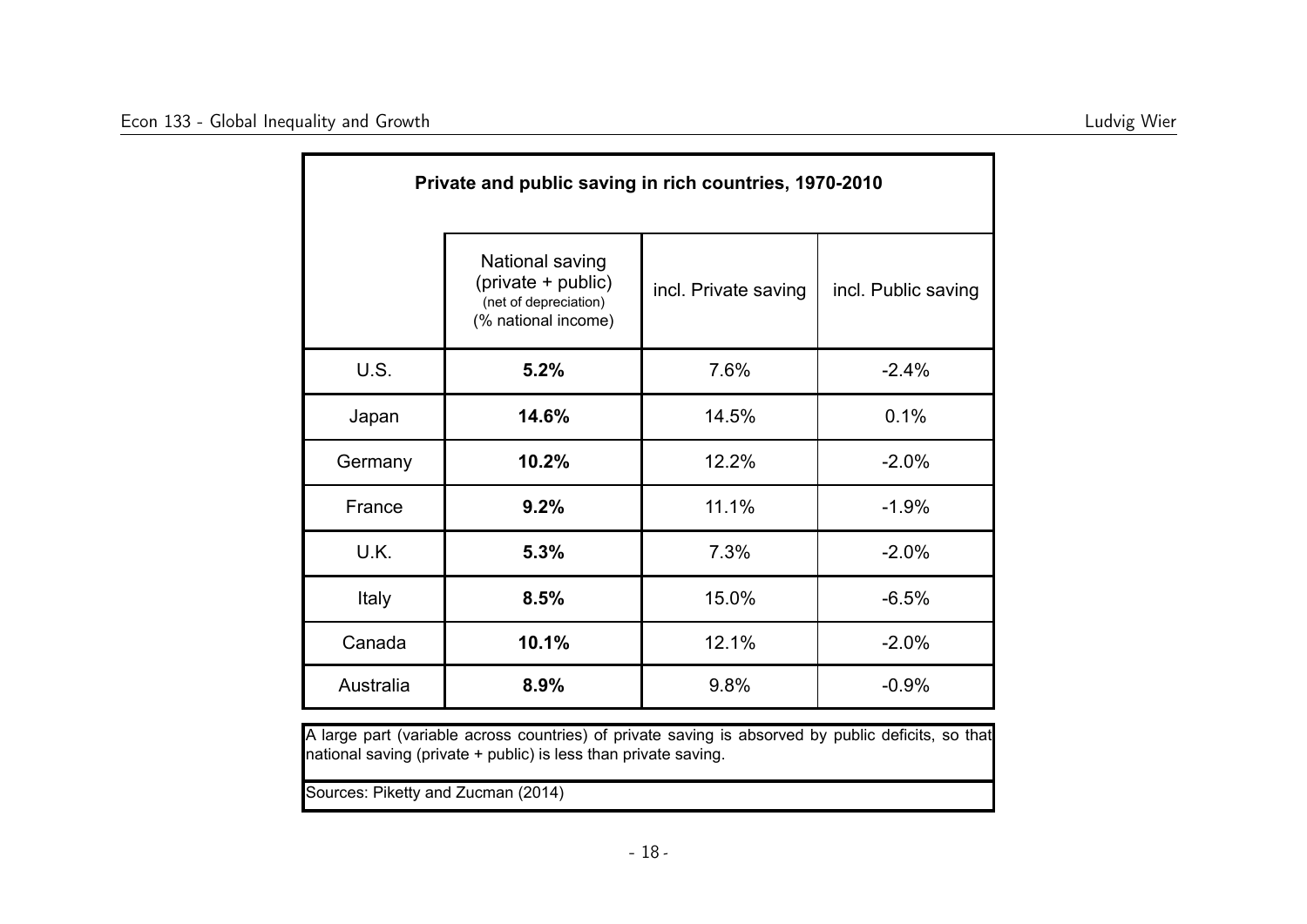### 2.3 The long-run wealth-income ratio:  $\beta = s/g$

In the long-run, the wealth to income ratio  $\beta$  is equal to the ratio of the net saving rate s by the growth rate q

Proof of the formula  $\beta = s/g$ :

$$
\bullet \; W_{t+1} = W_t + s_t Y_t
$$

• Divide both sides by  $Y_{t+1} = Y_t(1 + g_t)$  to get:

$$
\beta_{t+1} = \frac{W_t + s_t Y_t}{Y_t (1 + g_t)} = \frac{\beta_t + s_t}{1 + g_t}
$$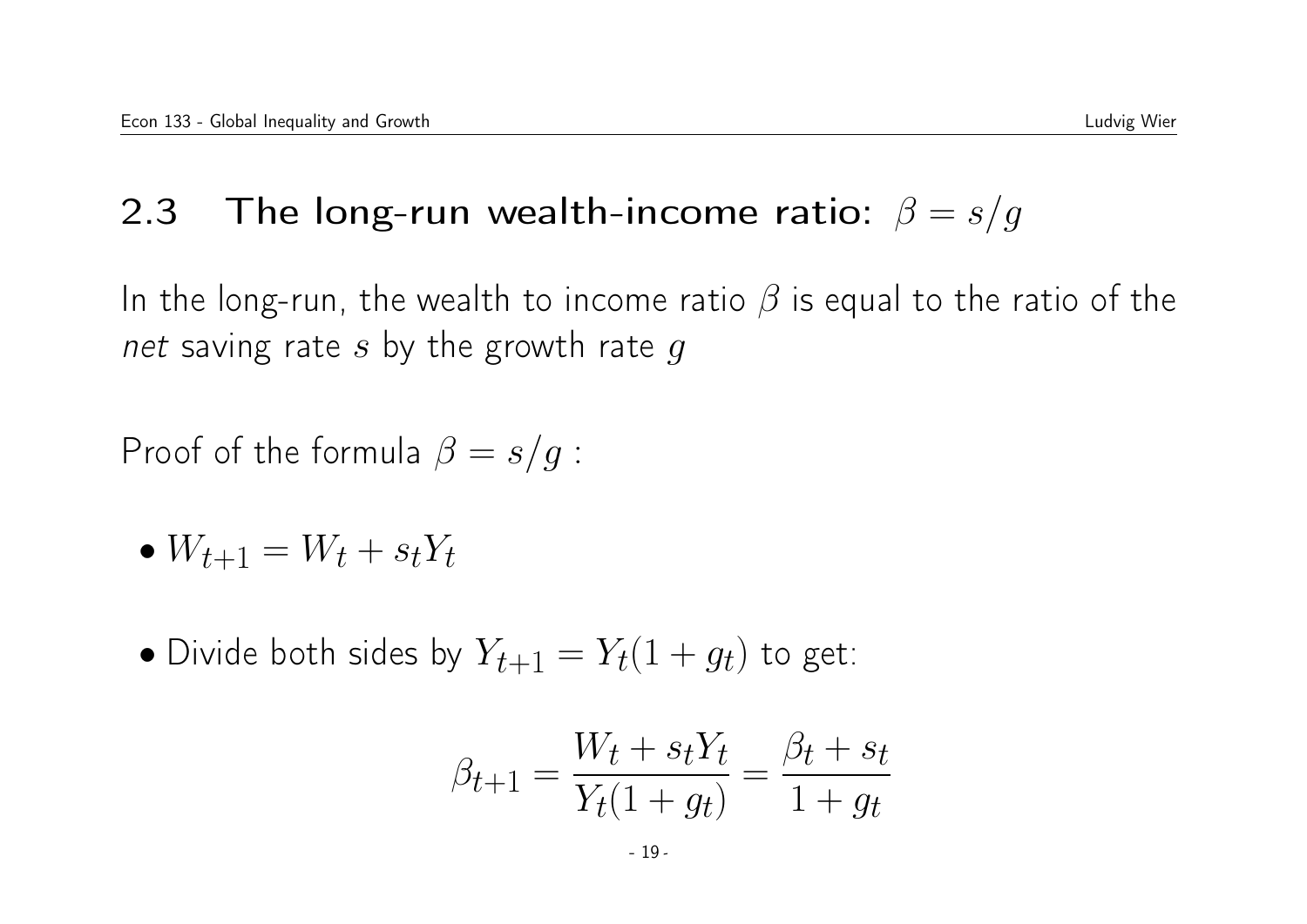In steady state:

- $\beta_t = \beta_{t+1}$ ,  $s_t = s$ ,  $g_t = g$
- Plug in above equation, solve for  $\beta$ , and get  $\beta = s/g$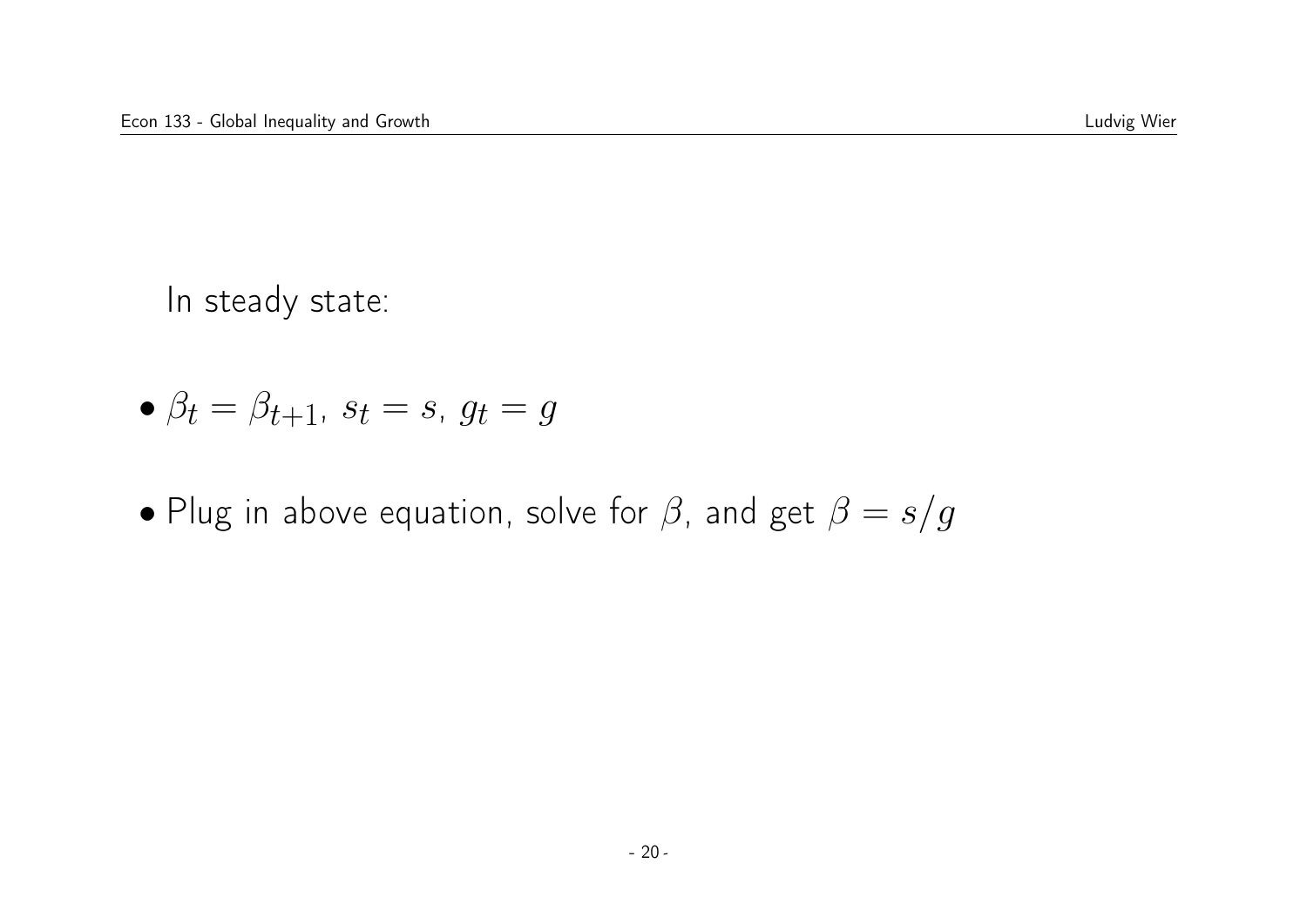## Intuition?

When savings are large wealth is accumulated  $\rightarrow$  wealth divided by income increase

When income growth is large old wealth as a share of income falls

In the long-run the the rate of wealth accumulation  $s$  relative to income generation  $q$  determines the wealth-to-income ratio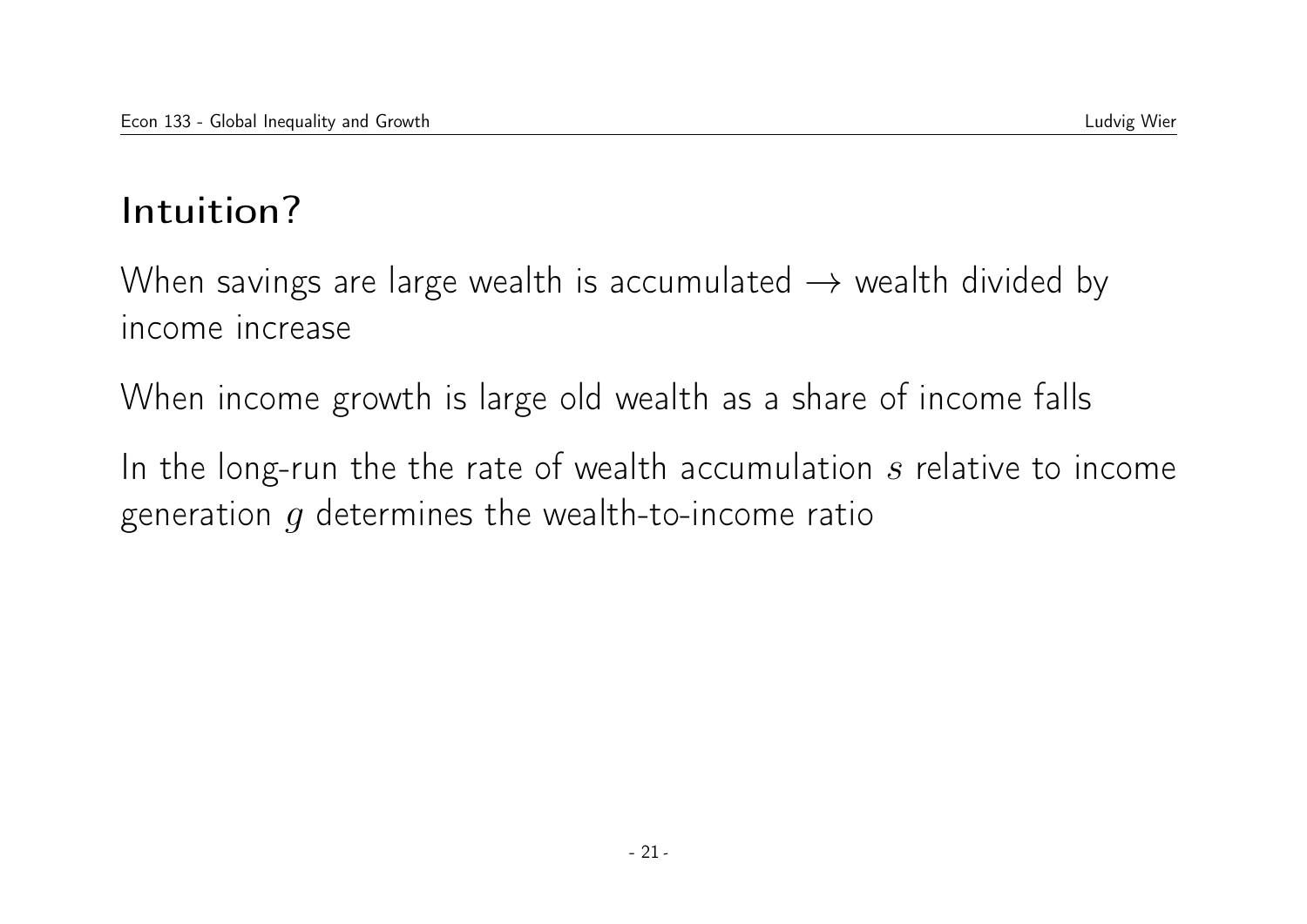Ex: if 
$$
s = 10\%
$$
 and  $g = 3\%$  then  $\beta = 333\%$ 

Ex: If 
$$
s = 10\%
$$
 and  $g = 1.5\%$  then  $\beta = 666\%$ 

Only assumption:  $W_{t+1} = W_t + s_t Y_t$ , i.e., no price effects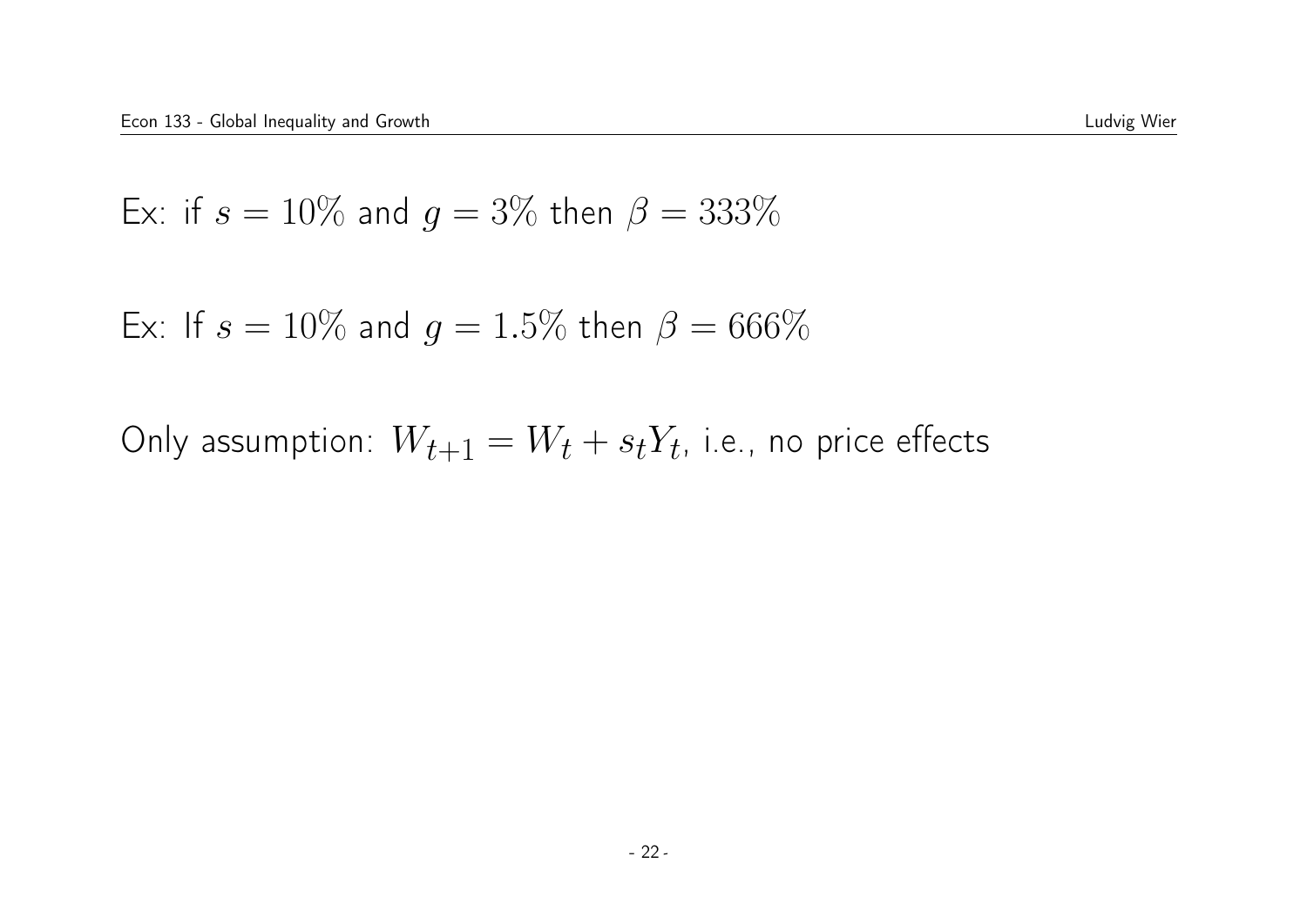

1970-2010 cumulated saving flows) (additive decomposition, incl. R&D)

**Figure 7b: Observed vs. predicted national wealth / national**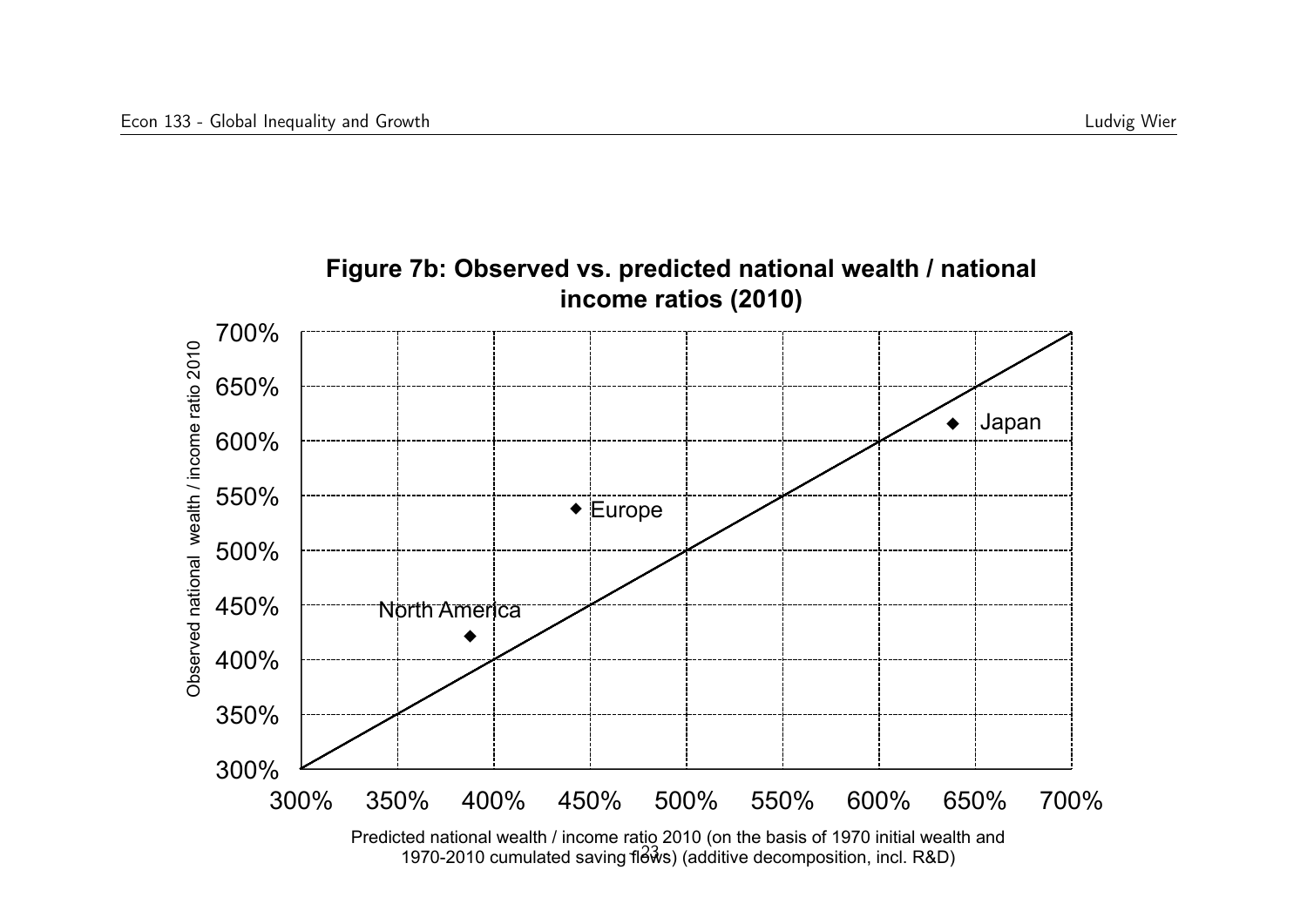### What does this mean for policy?

Imagine a society with 10 percent growth rate versus 0 percent growth: What anti-inequality policies matters the most?

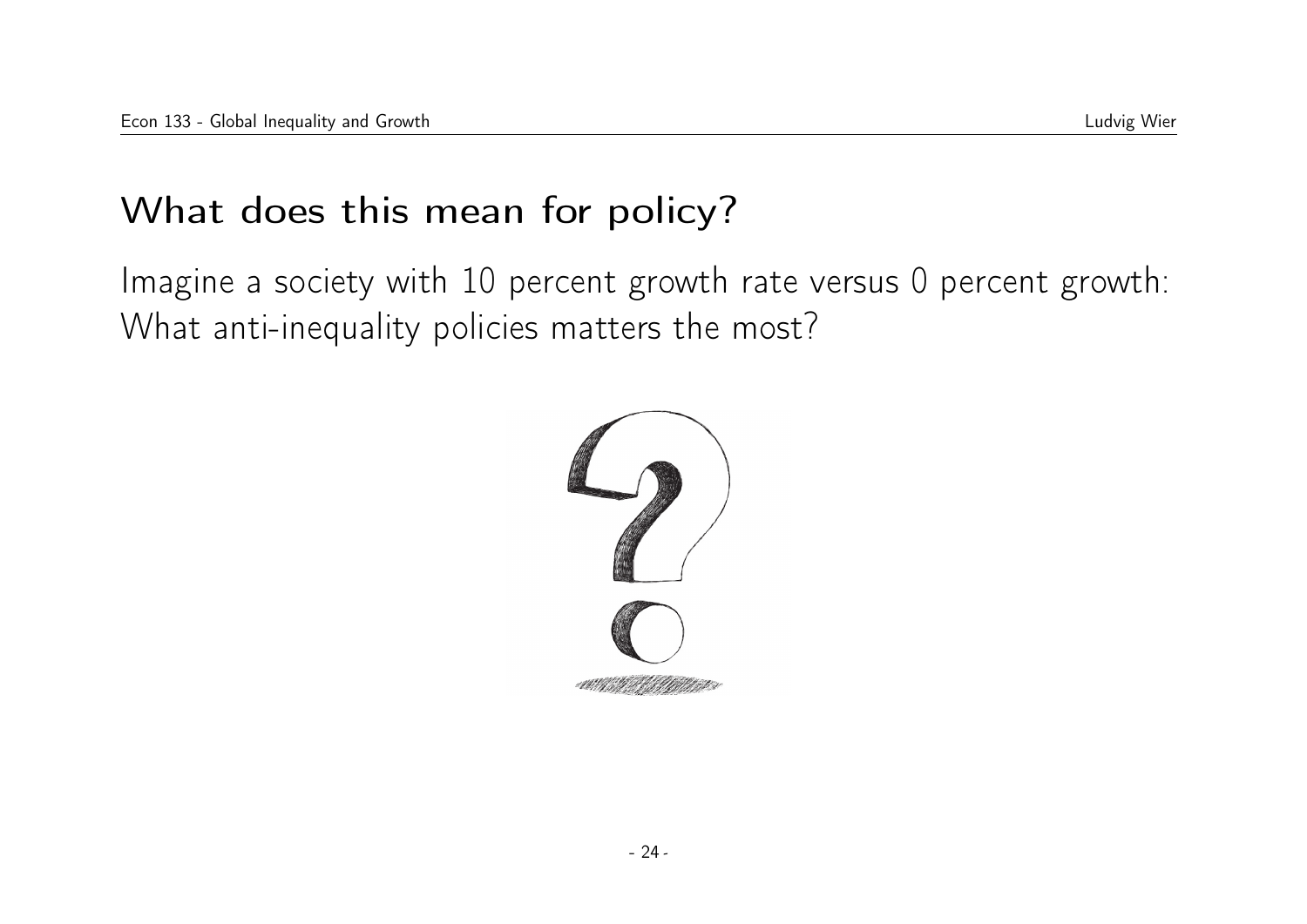Consider an economy where there is no income growth  $(g = 0\%)$  and people save at a rate of  $s = 1\%$ . Then:

 $A$  — The wealth-income ratio will tend to 100% in the long-run

 $B$  — The wealth-income ratio will tend to 0% in the long run

 $C$  — The wealth-income ratio will tend to  $1\%$  in the long run

 $D$  — The wealth-income ratio will tend to infinity in the long run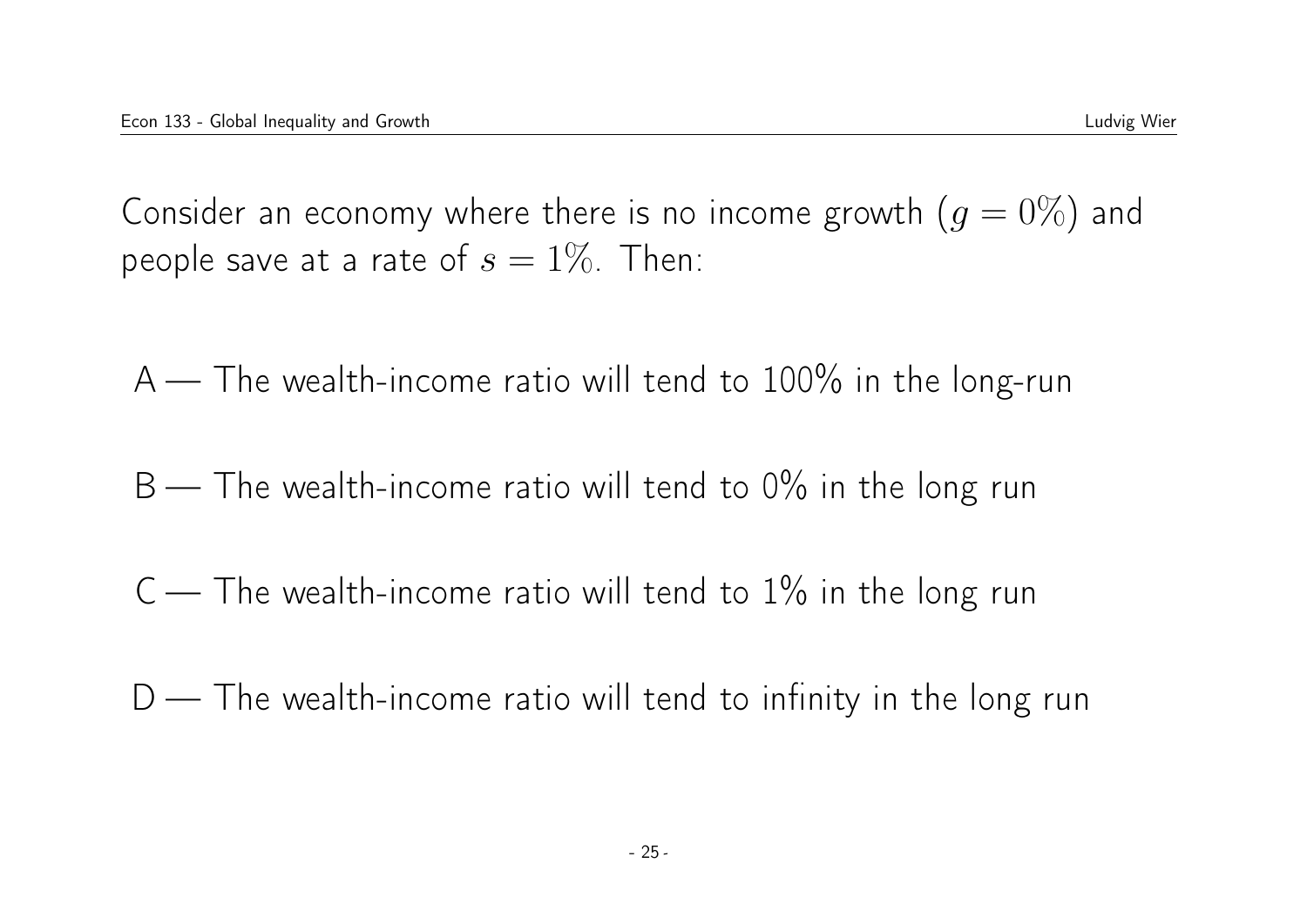### 2.4 Where does s come from?

Different reasons why people save:

- Precautionary saving
- Life-cycle saving
- Leaving bequests
- Wherever s comes from,  $\beta = s/g$  if no price effect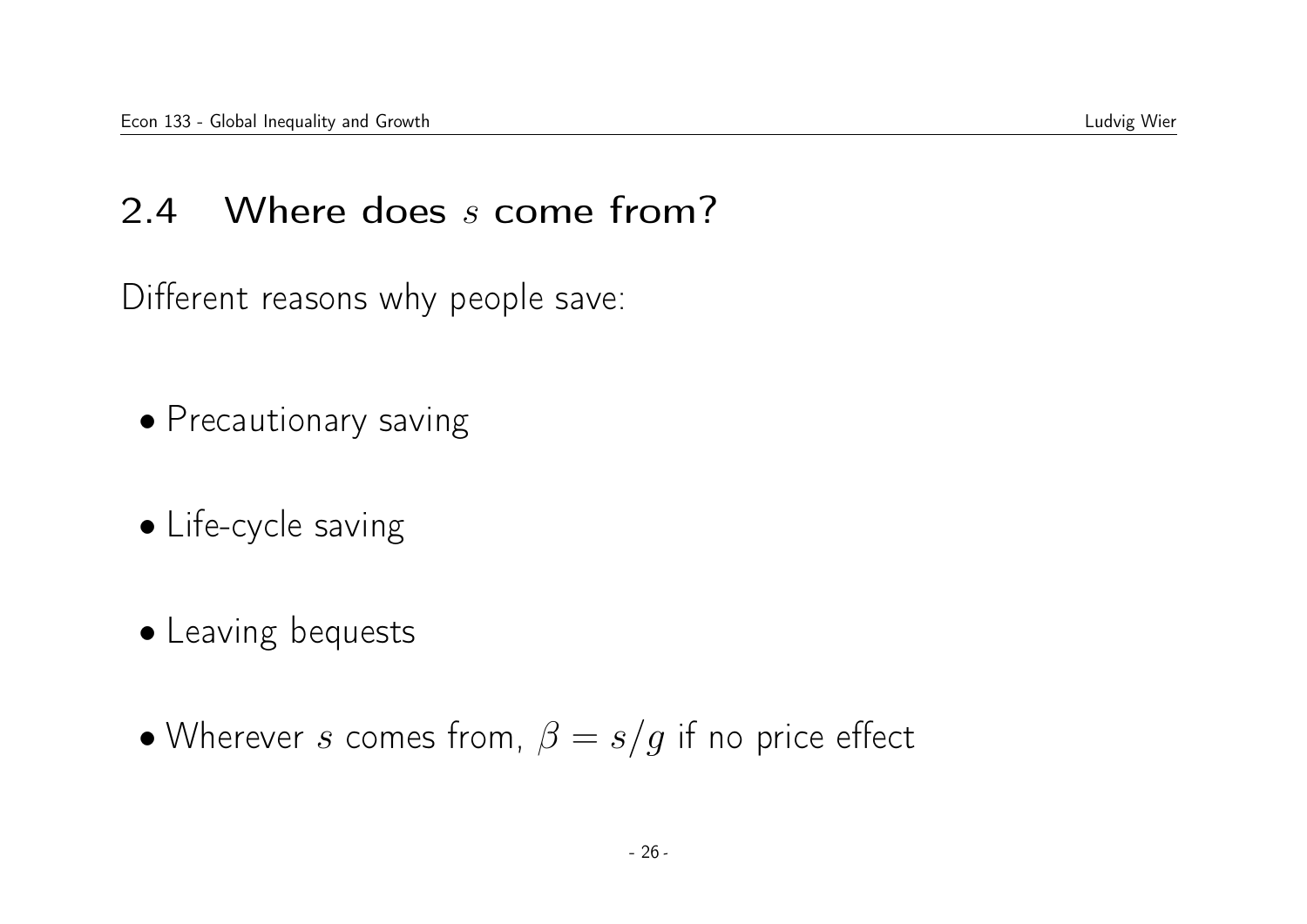### 2.5 What does the  $\beta = s/g$  formula say?

Any  $\beta$  possible in steady-state, as s and g vary for lots of reasons

Countries with low g tend to have high  $\beta$ 

Explains why 18th century economies had high  $\beta$ 

Explains Europe vs. US

Explains high Chinese saving rate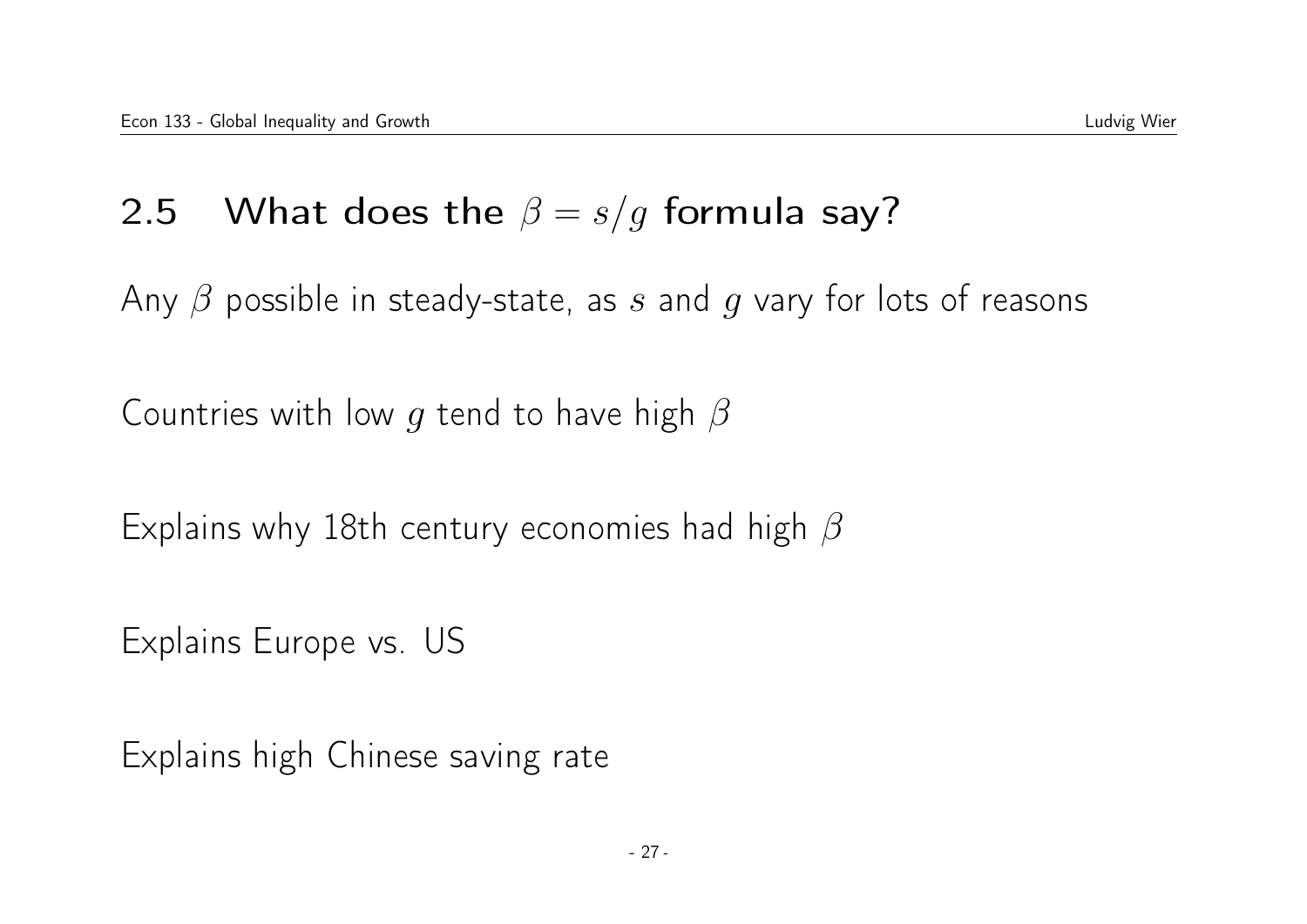### 2.6 What does  $\beta = s/g$  not say ?

You have a house - that house is now worth twice as much

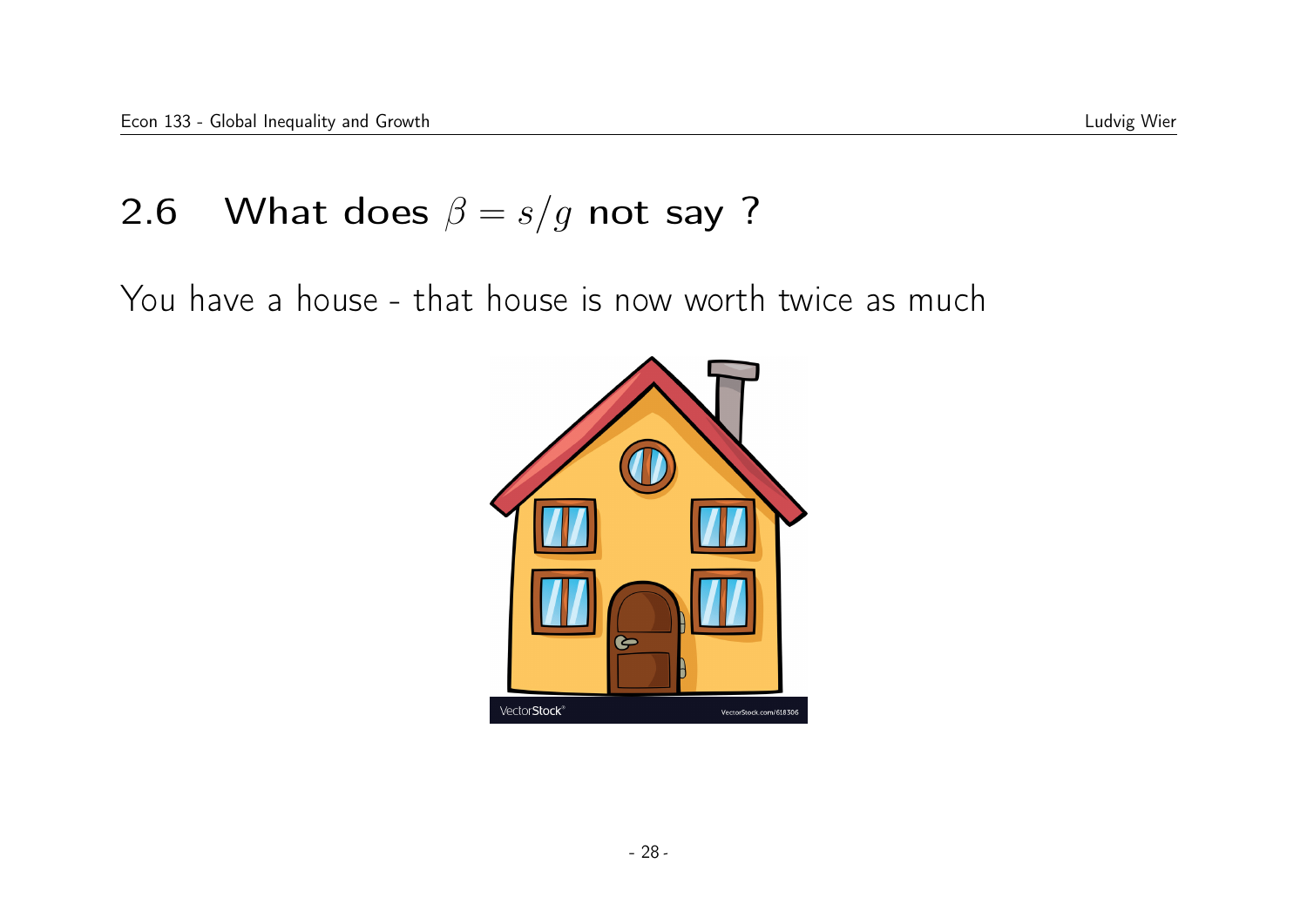### 2.7 Change in the market power of capital

- So far we assumed perfect competition: capital and labor are paid their marginal product
- What if capital is paid more (or used to be paid less) than its marginal product?
- Possible channels: decline of unions, globalization, rise of network industries (Facebook, Twitter), change of social norms
- Evidence of change in market power for capital: rise of Tobin's Q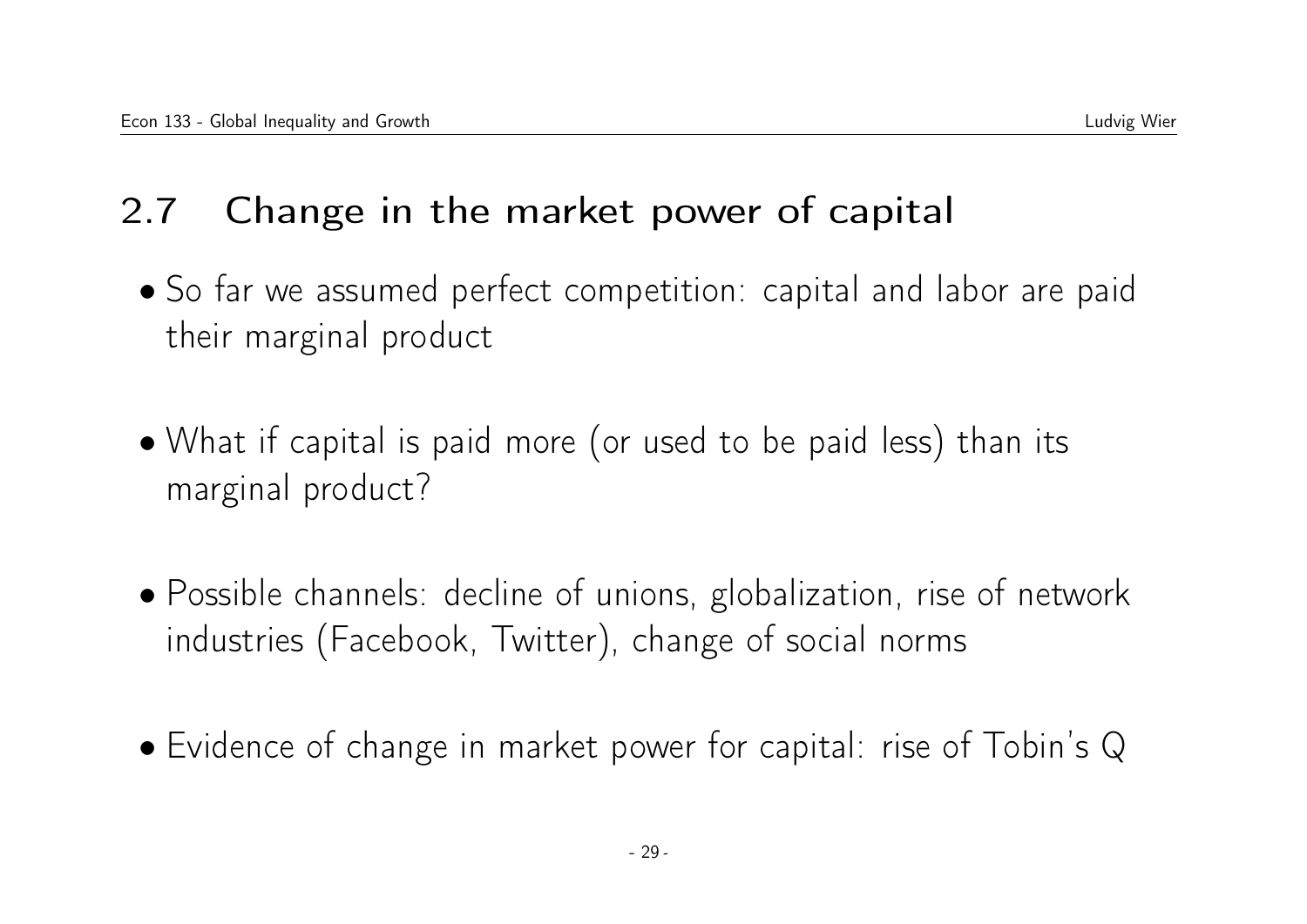

Tobin's Q (i.e. the ratio between market value and book value of corporations) has risen in rich countries since the 1970s-1980s. Sources and series: see piketty.pse.ens.fr/capital21c.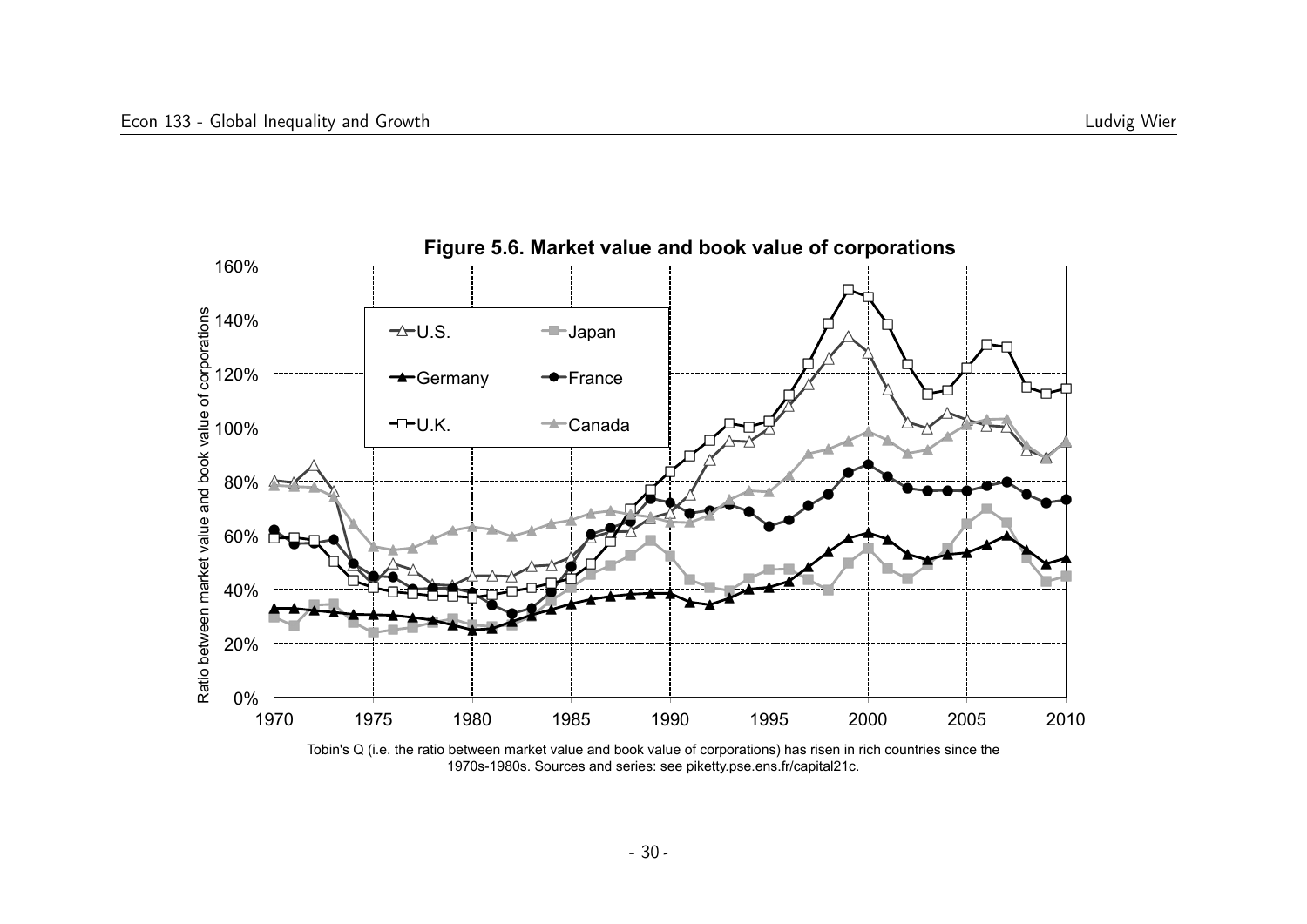### 2.8 Lessons of  $\beta = s/g$  for the 21st century

Population growth will fall  $\rightarrow \beta$  might become high at global level

If in addition productivity growth falls,  $\beta$  might become very high

Are high  $\beta$  a good thing or a bad thing?

- Good: capital is useful (e.g., infrastructure, houses, etc).
- Problem: might exacerbate inequality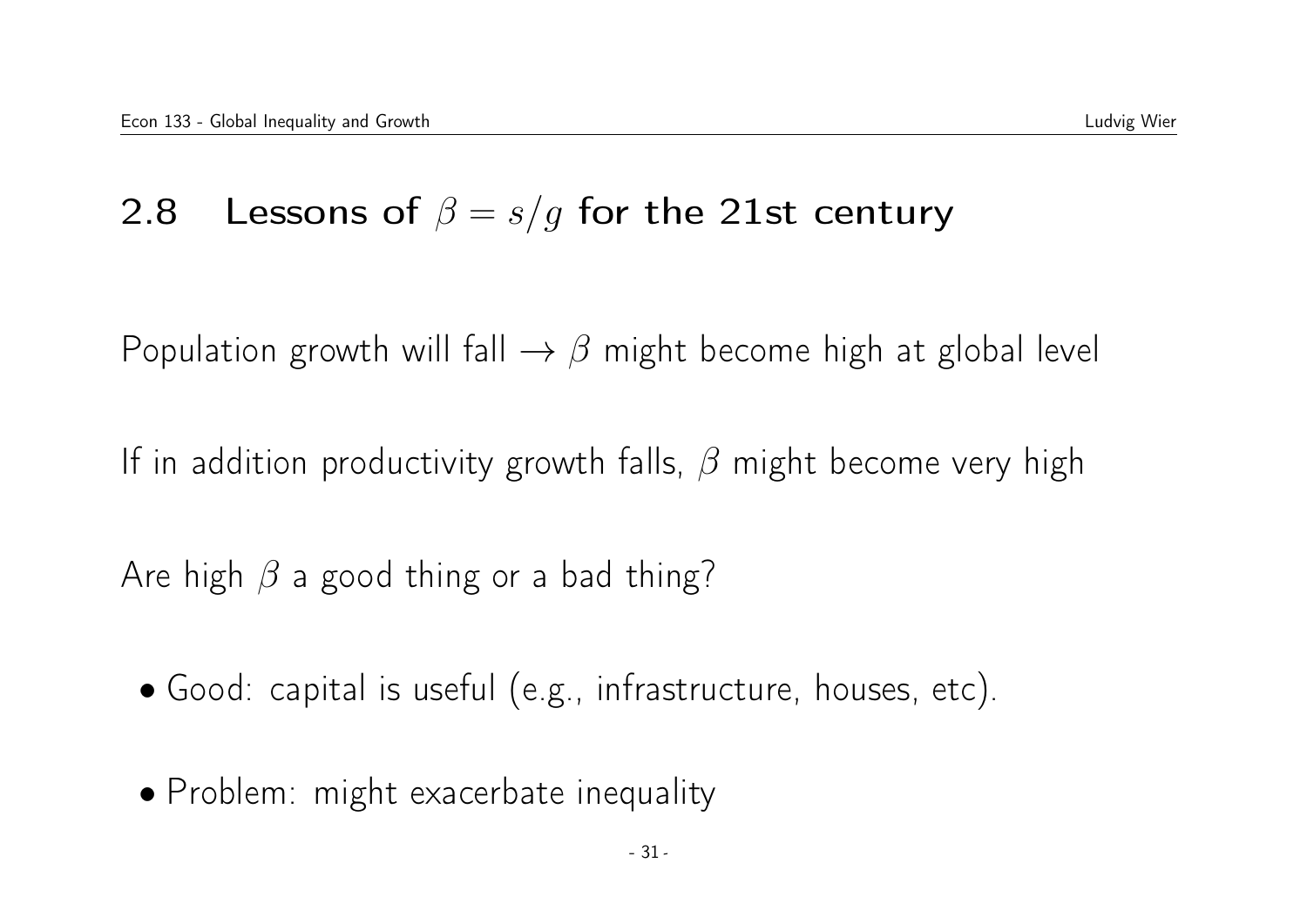

#### **Private wealth / national income ratios 1970-2010**

Source: Piketty and Zucman (2014). Authors' computations using country national accounts. Private wealth = non-financial assets + financial assets - financial liabilities (household & non-profit sectors)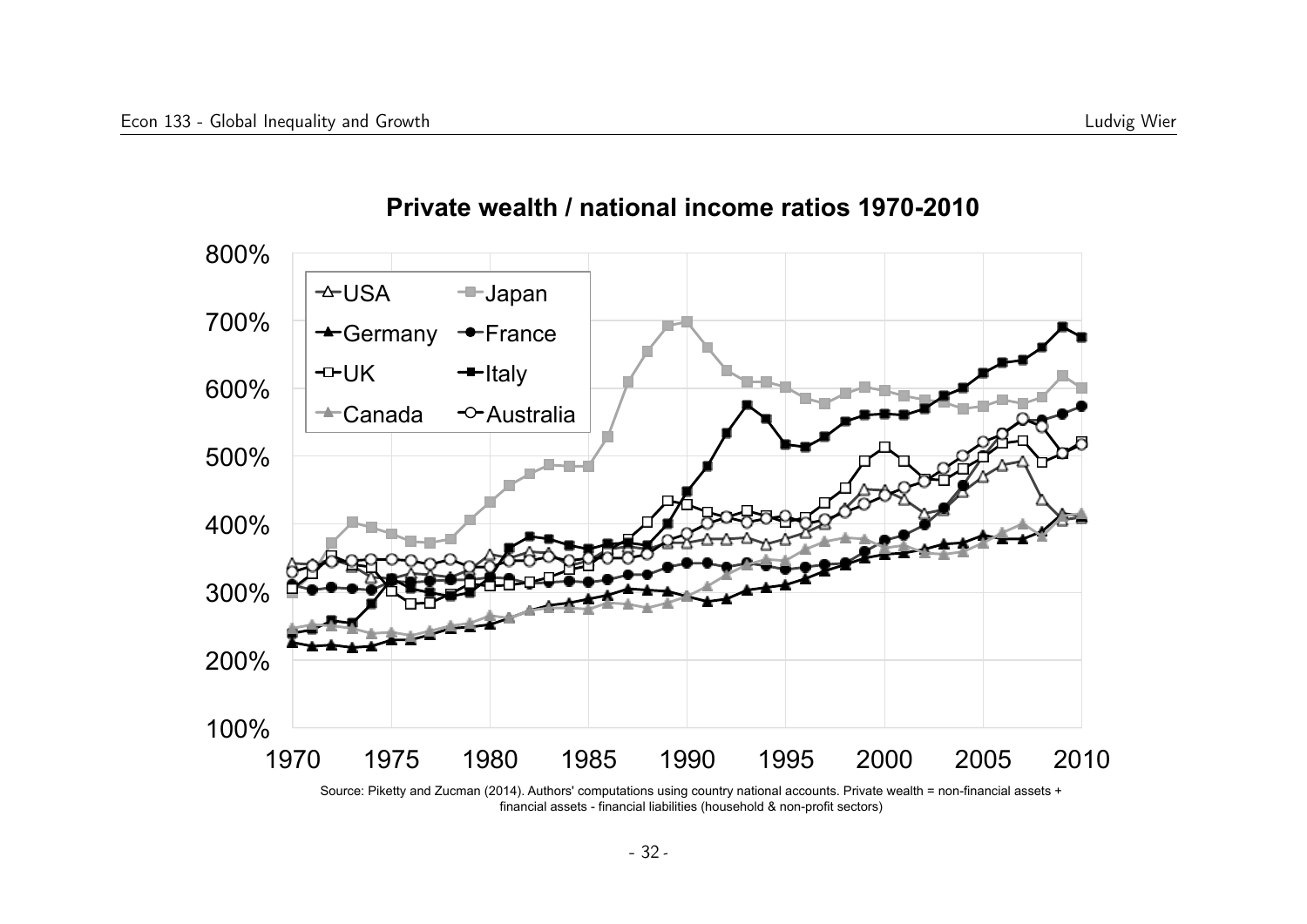- 3 The link between capital income and wealth
	- Define  $r =$  average rate of return to wealth  $= Y_K/W$
	- Basic accounting law:  $\alpha = r \times \beta$
	- Typical values:  $\beta = 600\%$ ,  $r = 5\%$ ,  $\alpha = 30\%$
	- $\bullet$  In practice, average rate of return to capital r varies a lot across assets and over individuals